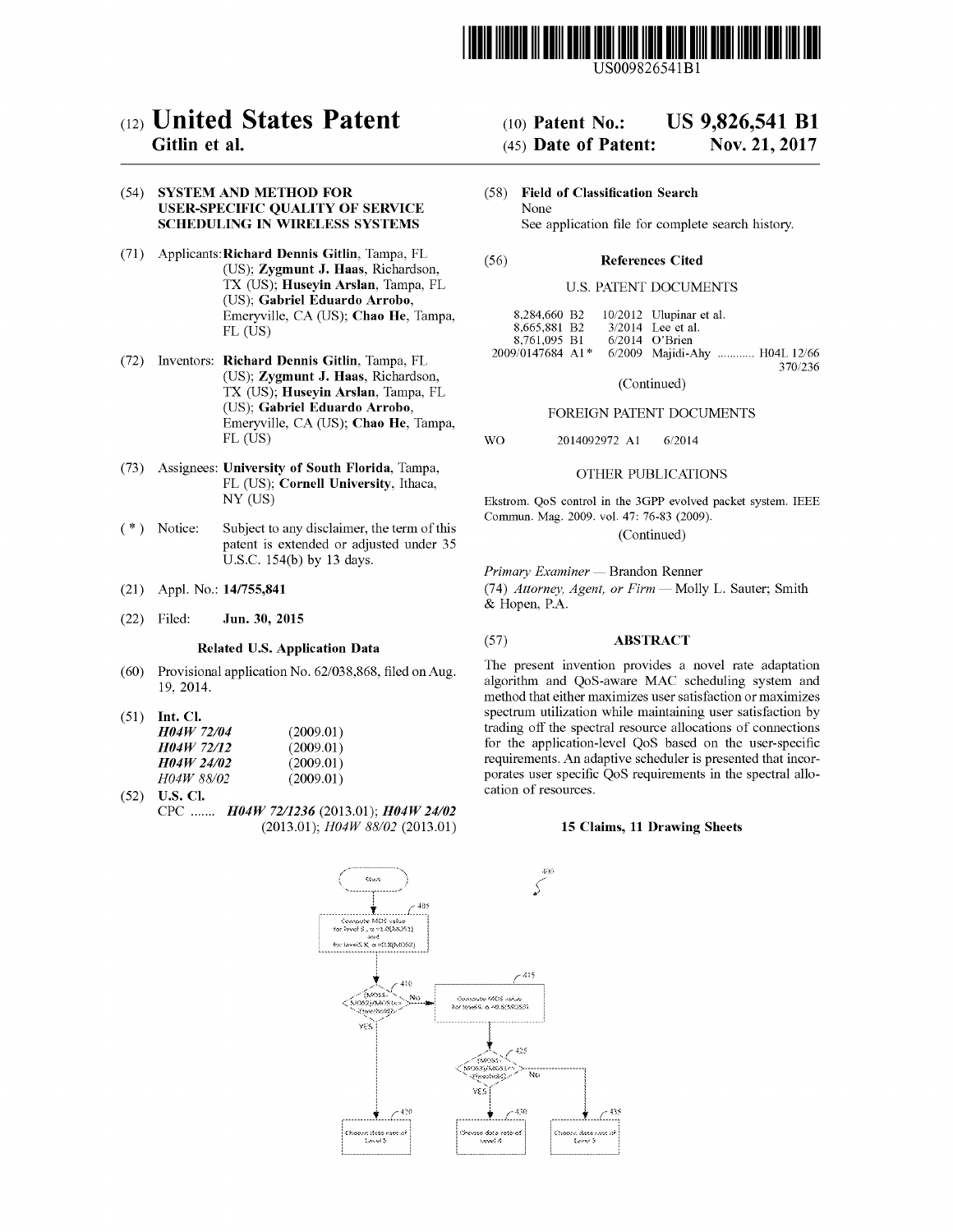### (56) **References Cited**

### U.S. PATENT DOCUMENTS

|                  |  | 370/329                                        |
|------------------|--|------------------------------------------------|
|                  |  | 2009/0245213 A1 10/2009 Zaki et al.            |
|                  |  | 2010/0027431 A1* 2/2010 Morrison  H04L 41/0681 |
|                  |  | 370/252                                        |
|                  |  | 2011/0228750 A1* 9/2011 Tomici  H04W 8/082     |
|                  |  | 370/338                                        |
| 2012/0051299 A1* |  | 3/2012 Thakolsri  H04W 28/22<br>370/329        |
| 2012/0066309 A1* |  | 3/2012 Yuki  G06F 17/30265                     |
|                  |  | 709/204                                        |
|                  |  | 2012/0093070 A1* 4/2012 Huang  H04B 7/2606     |
|                  |  | 370/315                                        |
|                  |  | 2014/0341109 A1* 11/2014 Cartmell  H04L 45/308 |
|                  |  | 370/328                                        |
|                  |  | 2015/0103846 A1* 4/2015 Dung Dao  H04L 47/2416 |
|                  |  | 370/437                                        |
|                  |  |                                                |
|                  |  | 370/252                                        |

### OTHER PUBLICATIONS

Ergen et aI., QoS aware adaptive resource allocation techniques for fair scheduling in OFDMA based broadband wireless access systems. IEEE Transactions on Broadcasting. 2003. vol. 49 (No.4): 362-370.

Pearson et al., Gender differences in a longitudinal study of ageassociated hearing loss. J. Acoust. Soc. Am. 1995. vol. 97 (No.2): 1196-1205.

Khan et aI., MOS-Based Multiuser Multiapplication Cross-Layer Optimization for Mobile Multimedia Communication. Adv. Multimed. 2007. Article ID: 94918: 1-11.

Saul et aI., Cross-Layer Optimization With Model-Based Parameter Exchange. Presented at the Communications. IEEE International Conference on ICC '07: 1-7.

Thakolsri et aI., QoE-Driven Cross-Layer Optimization for High Speed Downlink Packet Access. J. Commun. 2009. vol. 4 (No.9): 669-680.

Saul and Auer. Multiuser Resource Allocation Maximizing the Perceived Quality. EURASIP J. Wireless Commun. Netw. 2009. Article ID: 341689: 1-15.

Kela et aI., Dynamic packet scheduling performance in UTRA Long Term Evolution downlink. 3rd International Symposium on Wireless Pervasive Computing (ISWPC). 2008: 318-313 (2008).

Beh et al., Joint Time-Frequency Domain Proportional Fair Scheduler with HARQ for 3GPP LTE Systems. IEEE 68th Vehicular Technology Conference (VTC). 2008: 1-5.

Mertz and Vary. Efficient Voice Communication in Wireless Packet Networks. 2008 ITG Conference on Voice Communication (SprachKommunikation). pp. 1-4 (2008).

Fitzpatrick. An E-Model based adaptation algorithm for AMR voice calls. Wireless Days (WD). 2011 IFIP: 1-6.

Cole and Rosenbluth. Voice over IP Performance Monitoring. ACM SIGCOMM Comput Commun Rev. 2001. vol. 31: 9-24.

\* cited by examiner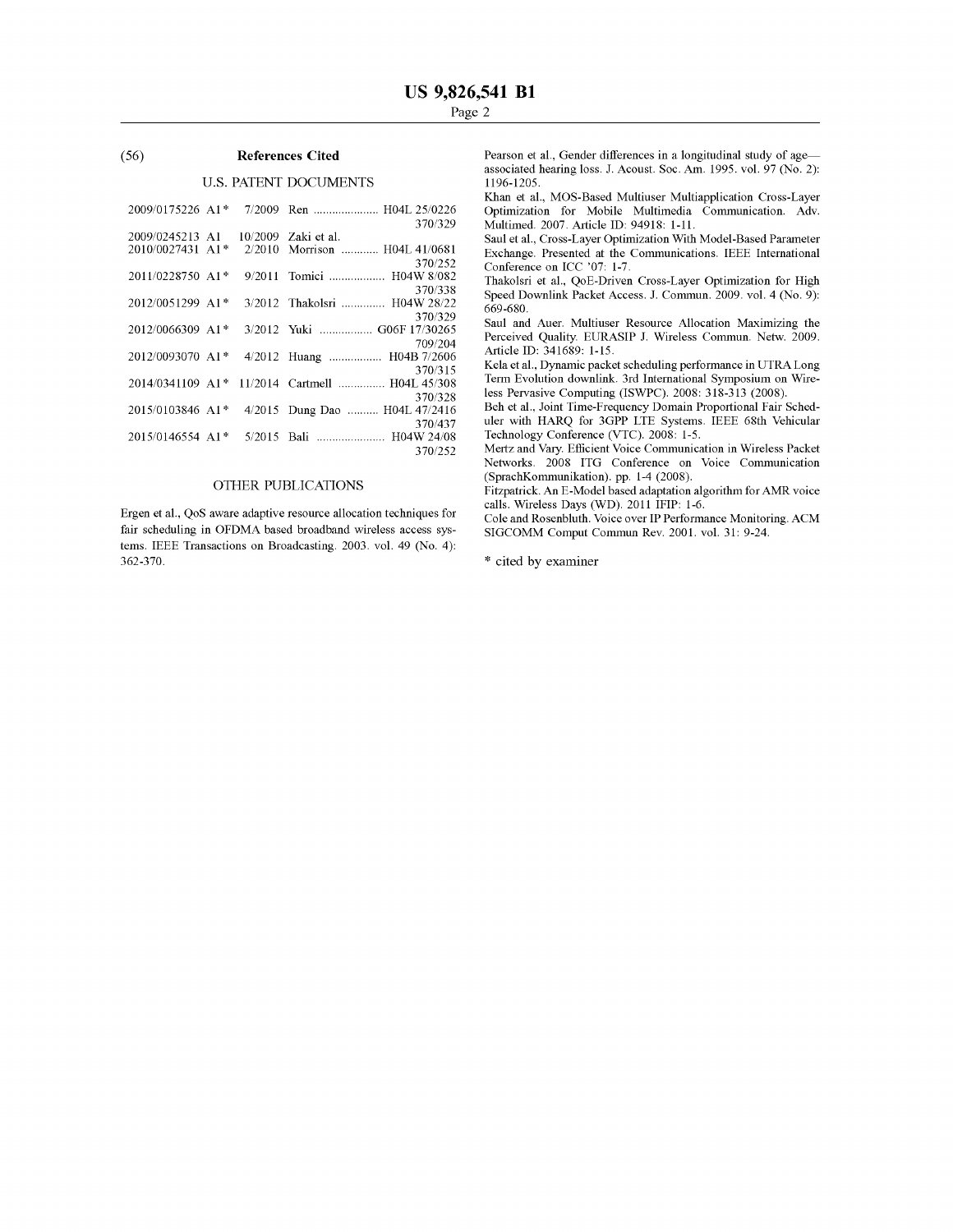

Fig. 1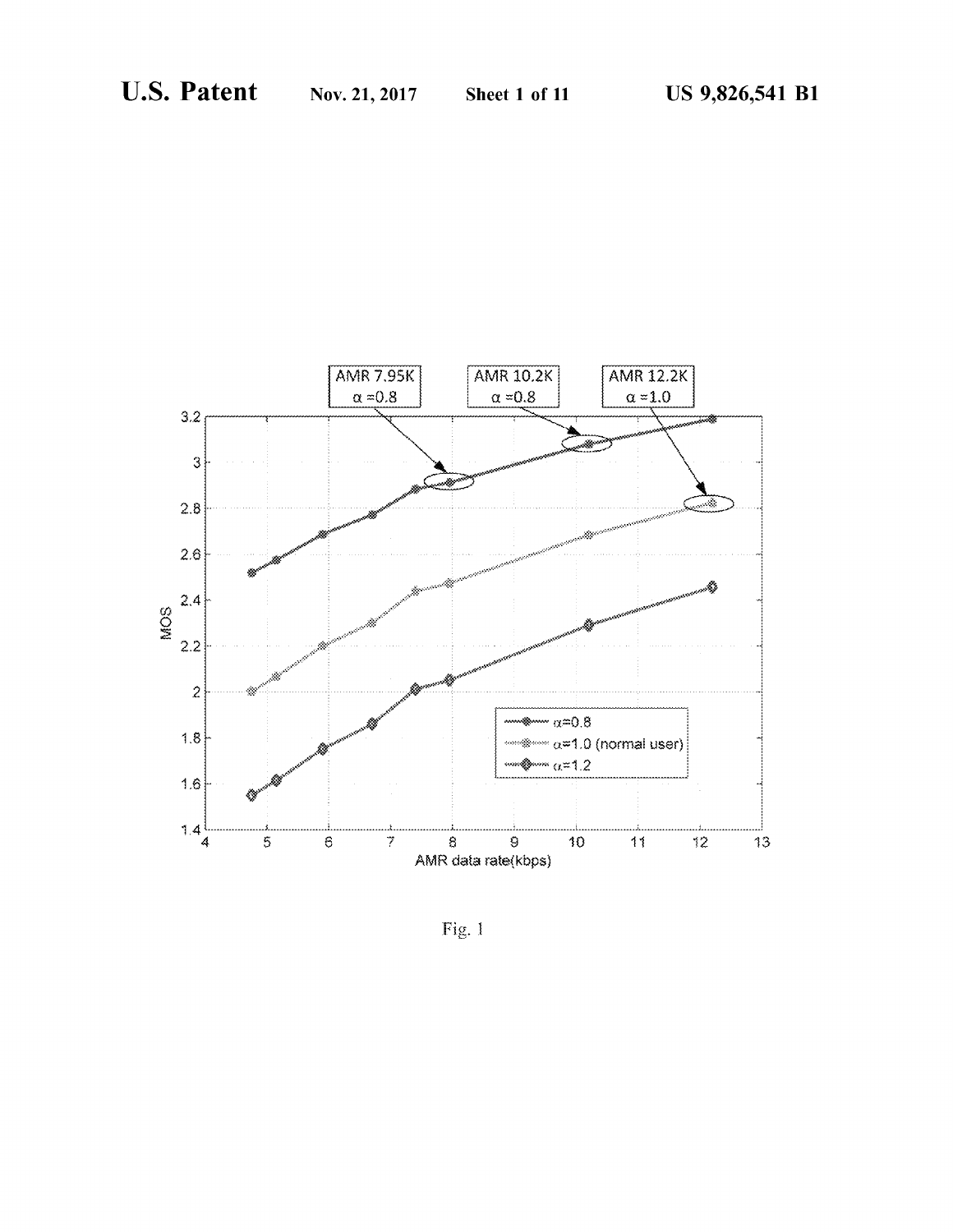

Fig. 2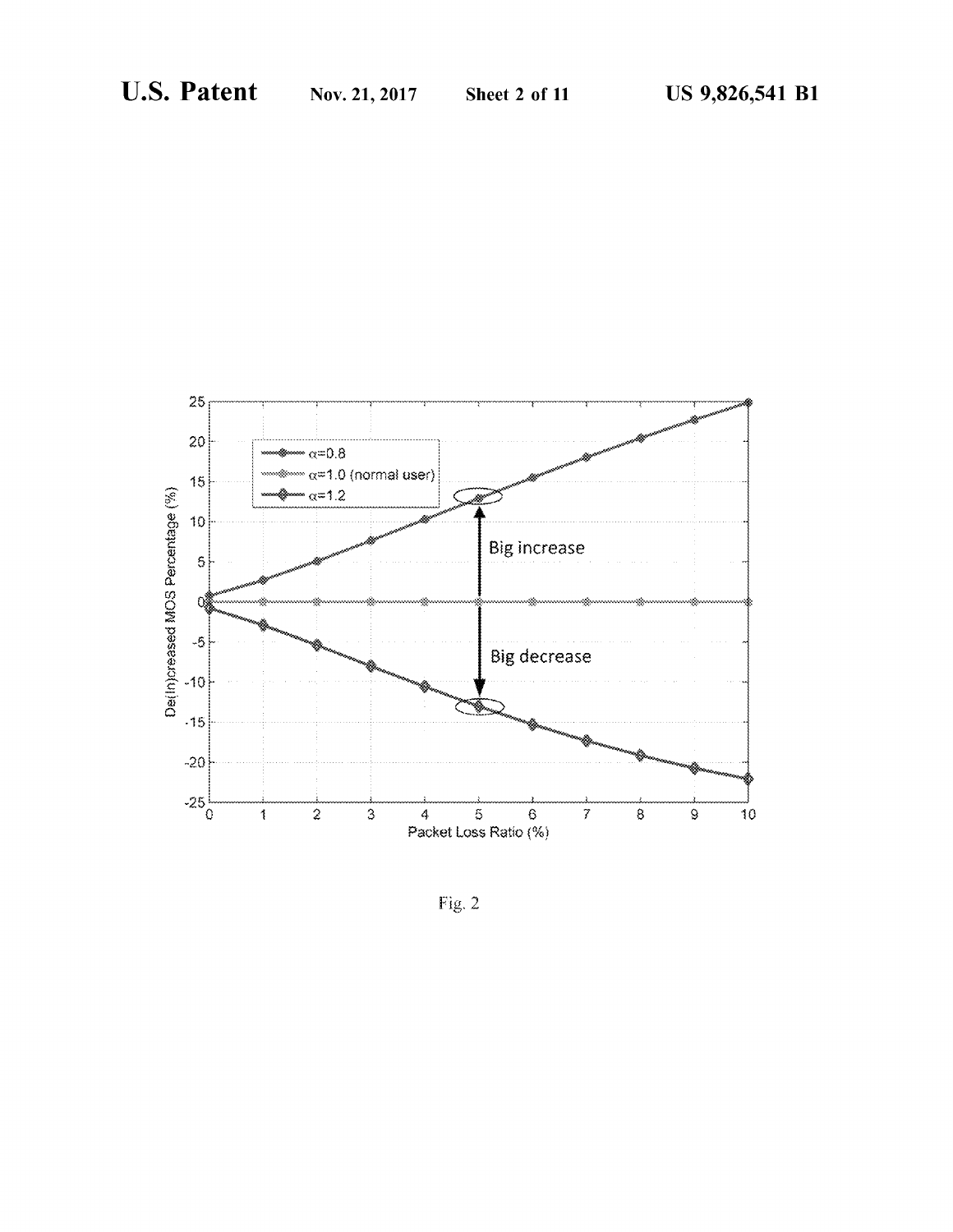

Fig. 3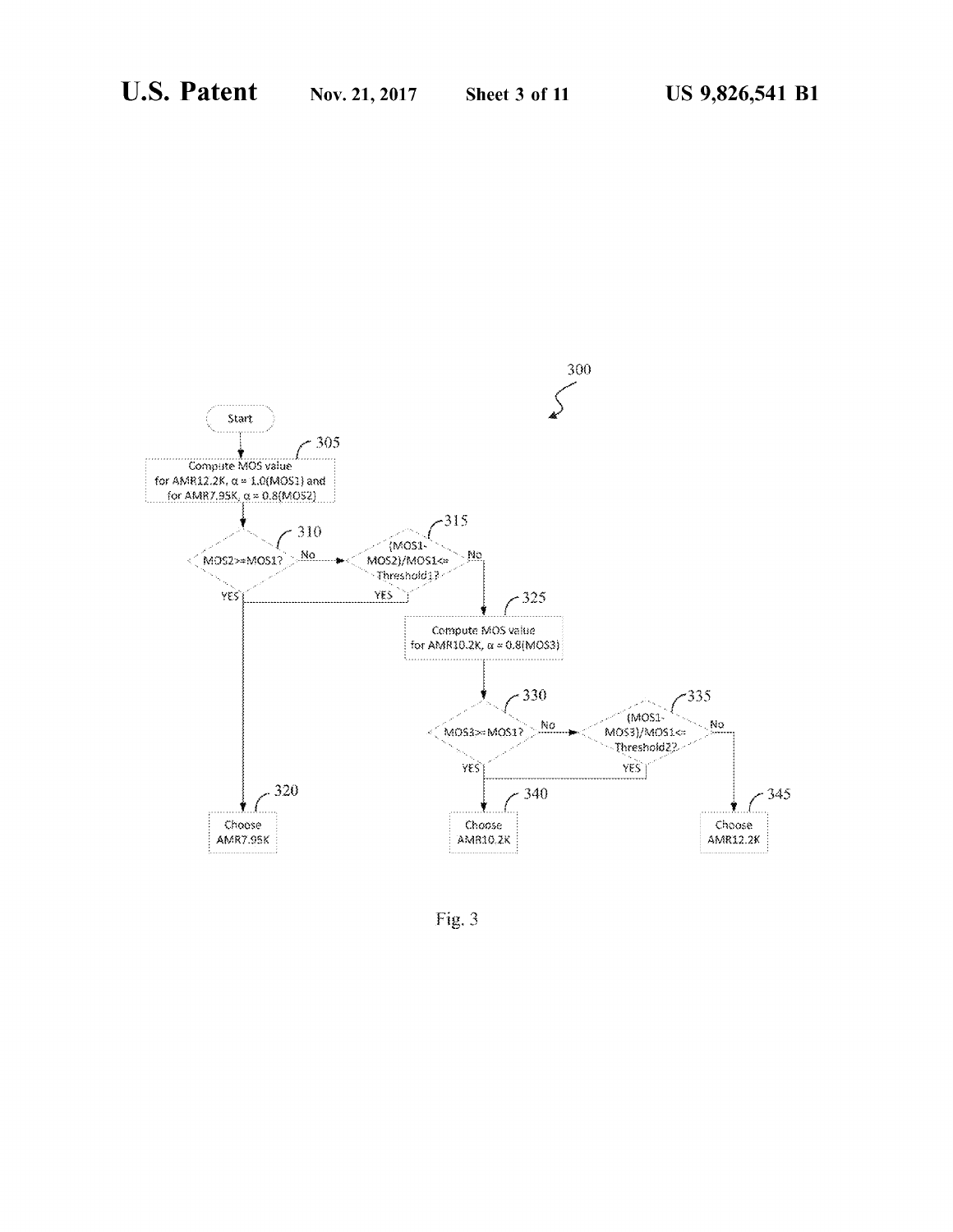

Fig. 4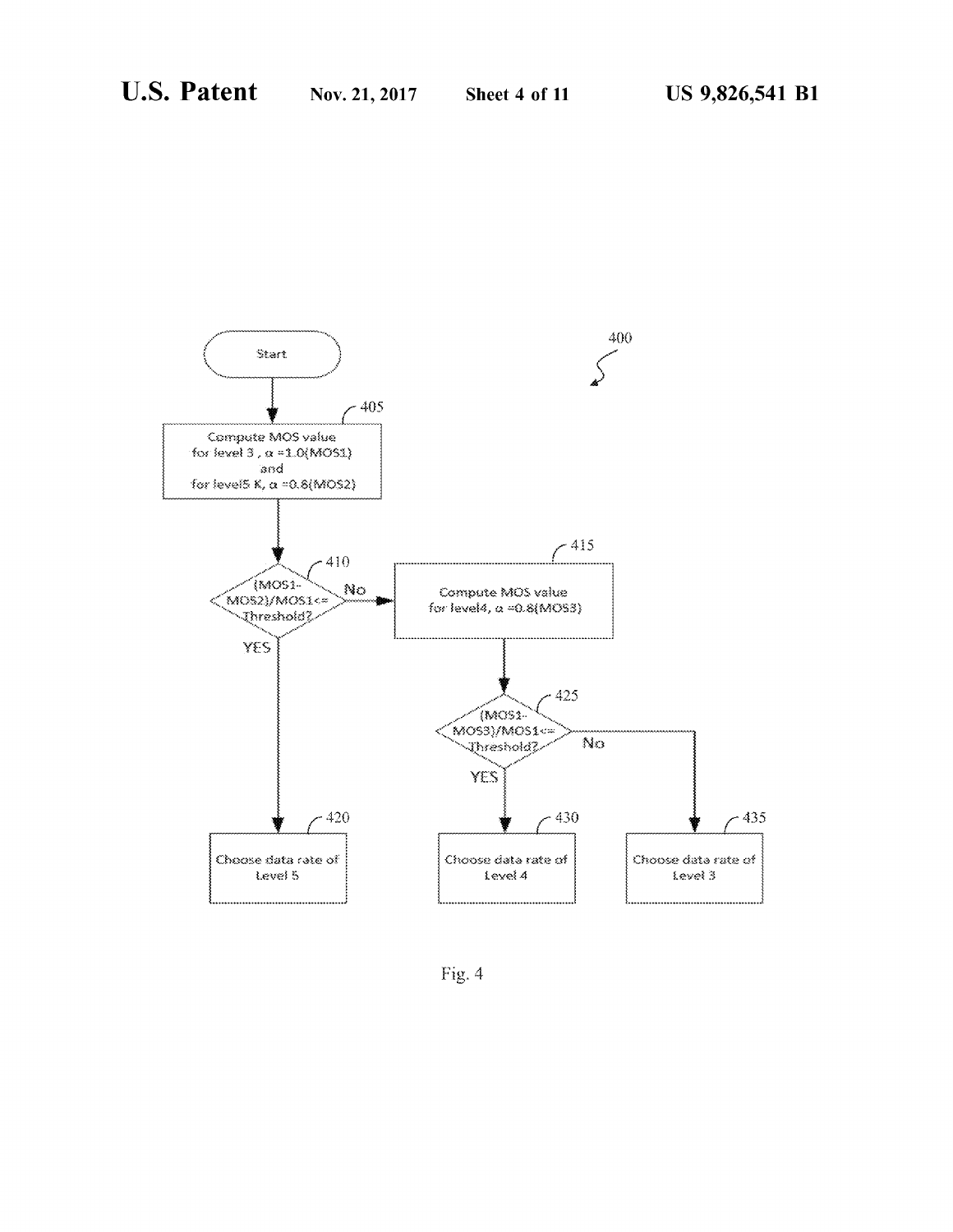

Fig. 5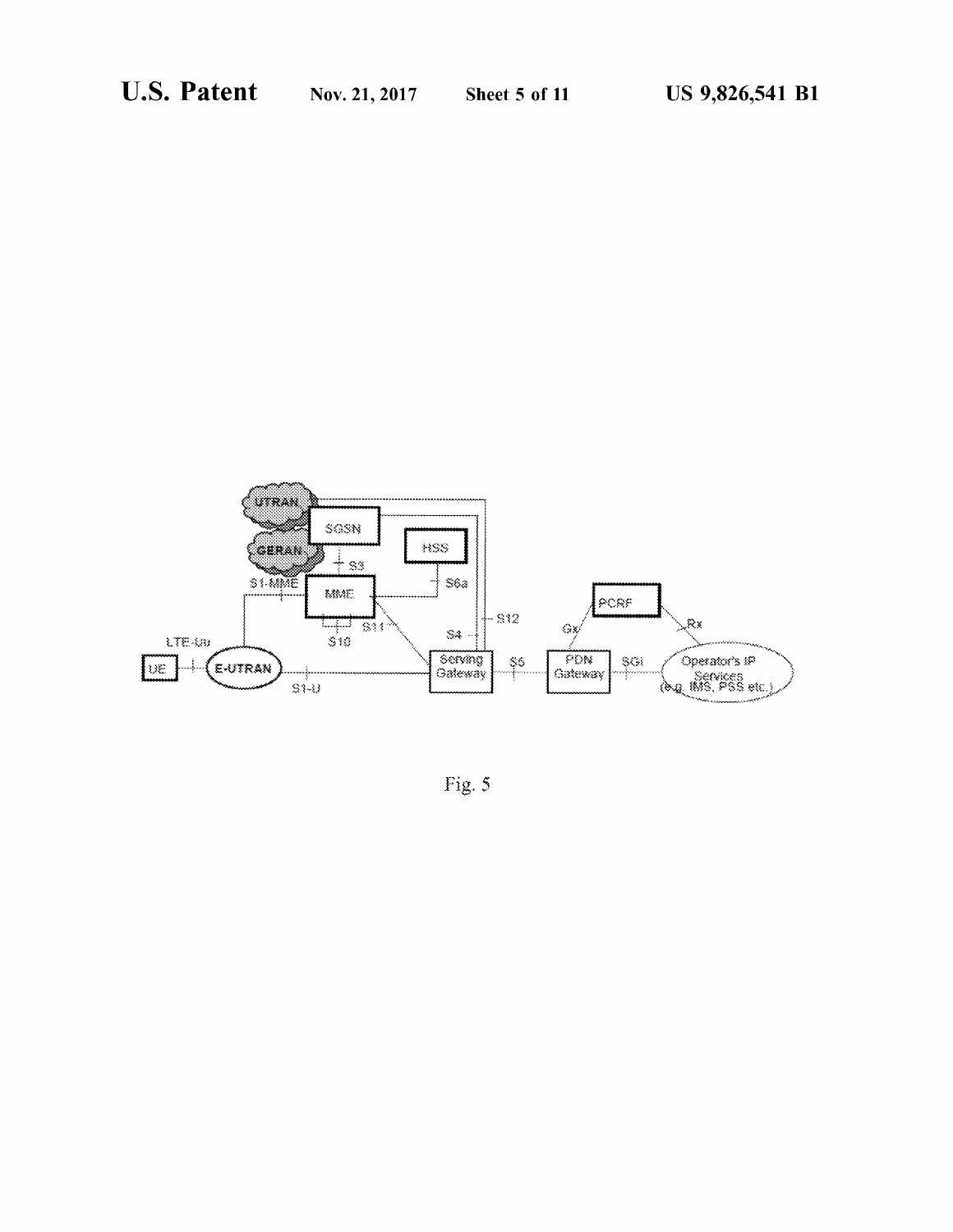

Fig. 6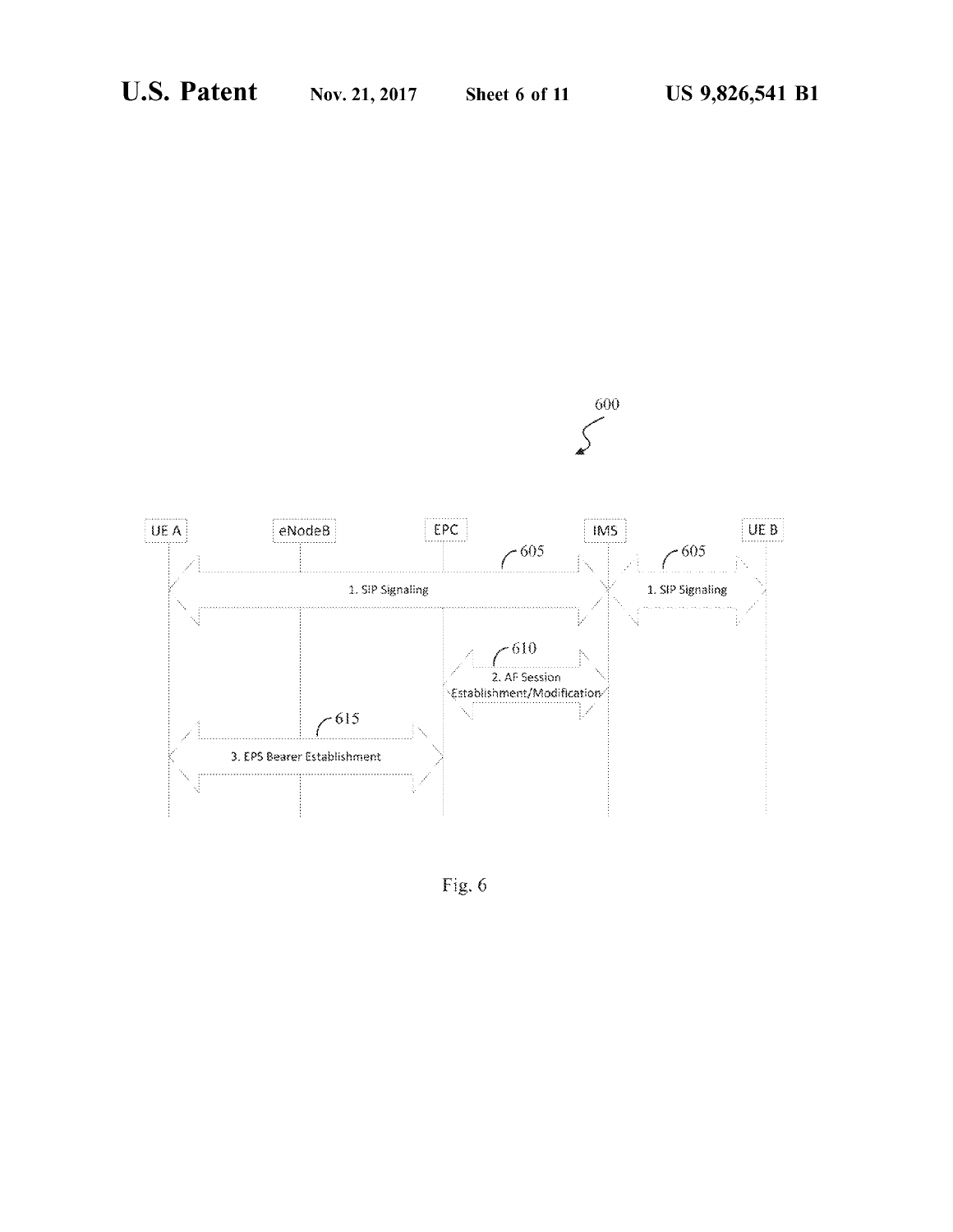

Fig.  $\rm 7$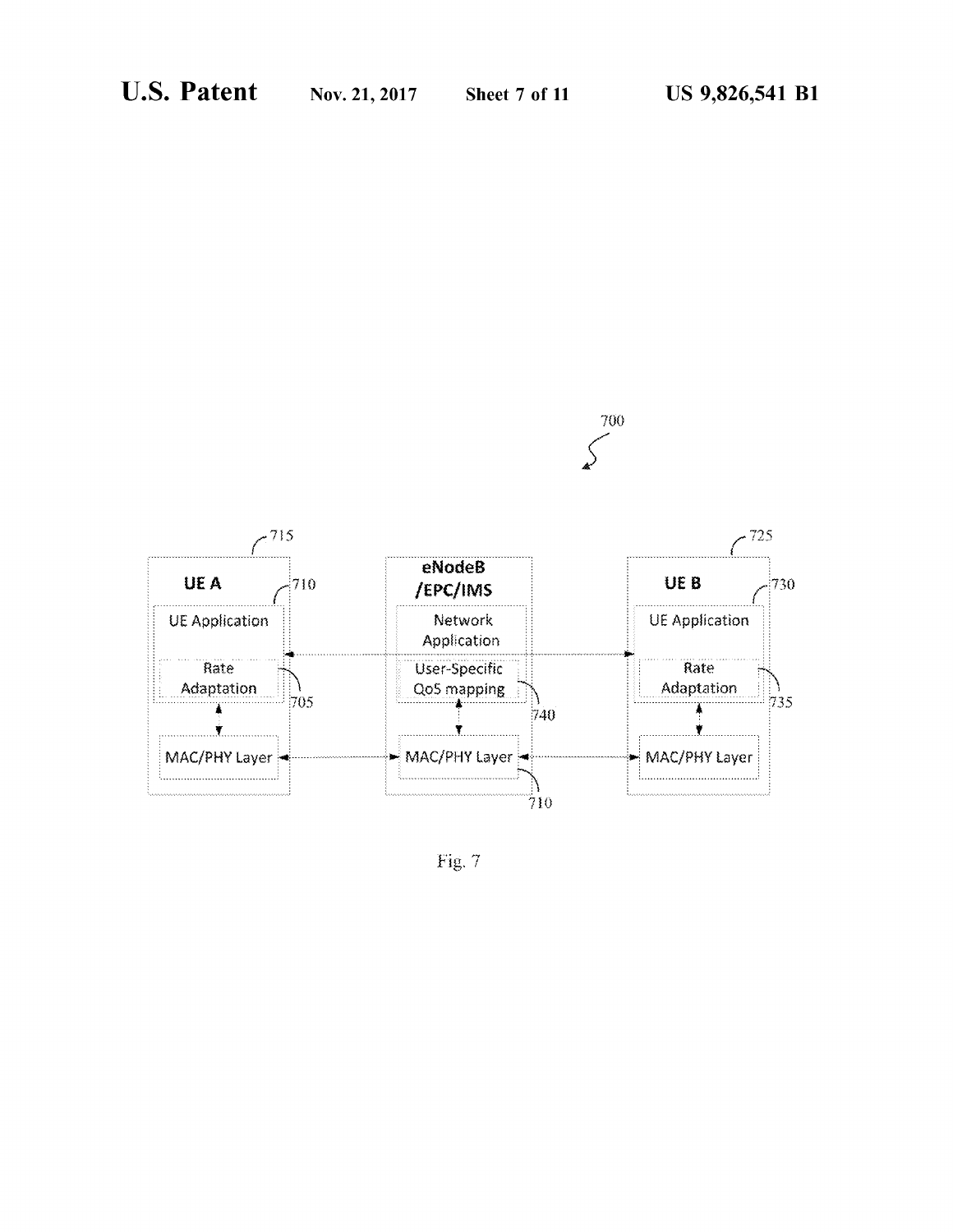## TABLE L USER-SPECIFIC SDP MEDIA TYPE DEFINITION

| User-specific QoS                 | Media Type      |
|-----------------------------------|-----------------|
| Audio (low sensitivity factor)    | $100 (0 + 100)$ |
| Audio (normal sensitivity factor) |                 |
| Audio (high sensitivity factor)   | $200 (0 + 200)$ |

# Fig. 8

# TABLE II. MAPPING FROM USER-SPECIFIC QOS TO QCI

| User-specific QoS                 | $\alpha$       |
|-----------------------------------|----------------|
| Voice (low sensitivity factor)    | $101(1+100)$   |
| Voice (normal sensitivity factor) |                |
| Voice (high sensitivity factor)   | $201(1 + 200)$ |

# Fig. 9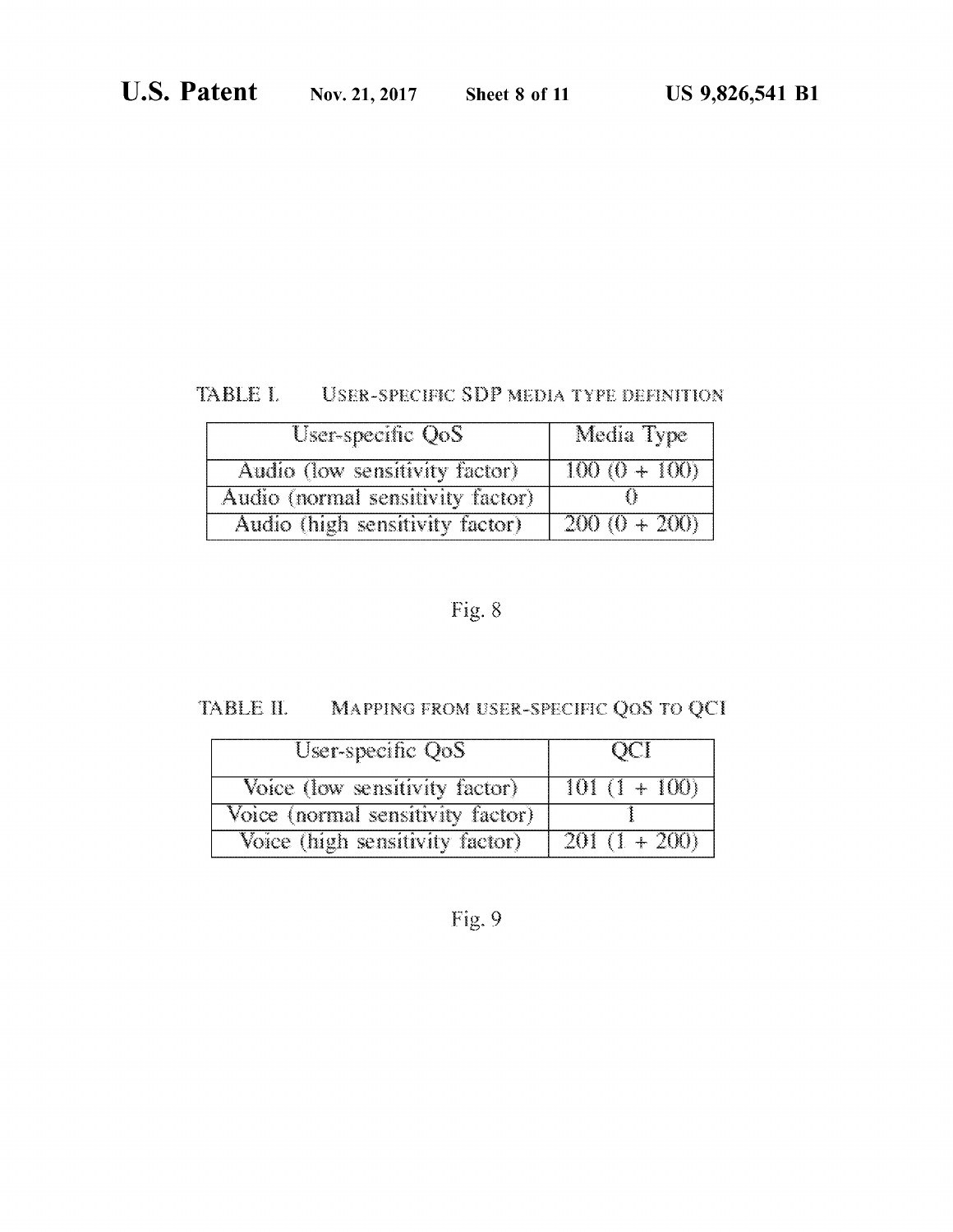### TABLE III. SYSTEM SIMULATION CONFIGURATION

| Parameter         | Assumption                                                |  |
|-------------------|-----------------------------------------------------------|--|
| Cellular layout   | 1 macrocell                                               |  |
| Cell radius       | <b>I</b> kilometer                                        |  |
| Path loss model   | <b>3GPP</b> suburban macrocell                            |  |
| Mobility model    | Random Way Point (30/60 km/h)                             |  |
|                   | $\overline{\text{Uplink}}$ : 1920 $\overline{\text{MHz}}$ |  |
| Carrier frequency | Downlink:2110MHz                                          |  |
| System bandwidth  | 10MHz                                                     |  |
| Channel model     | <b>ITU</b> Vehicle A                                      |  |
| Total BS TX power | 40dBm                                                     |  |
| UE power          | 23dBm                                                     |  |
| VoIP codec modes  | AMR12.2K, AMR10.2K, AMR7.95K                              |  |
| Number of users   | 54 VoIP users                                             |  |
|                   | Dynamic scheduling                                        |  |
| Scheduler         | USQA-M, USQA-MC scheduler                                 |  |
|                   | and Baseline scheduler                                    |  |
| Other assumptions | Ideal uplink receiver                                     |  |
|                   | (no block error and packet loss)                          |  |

Fig. 10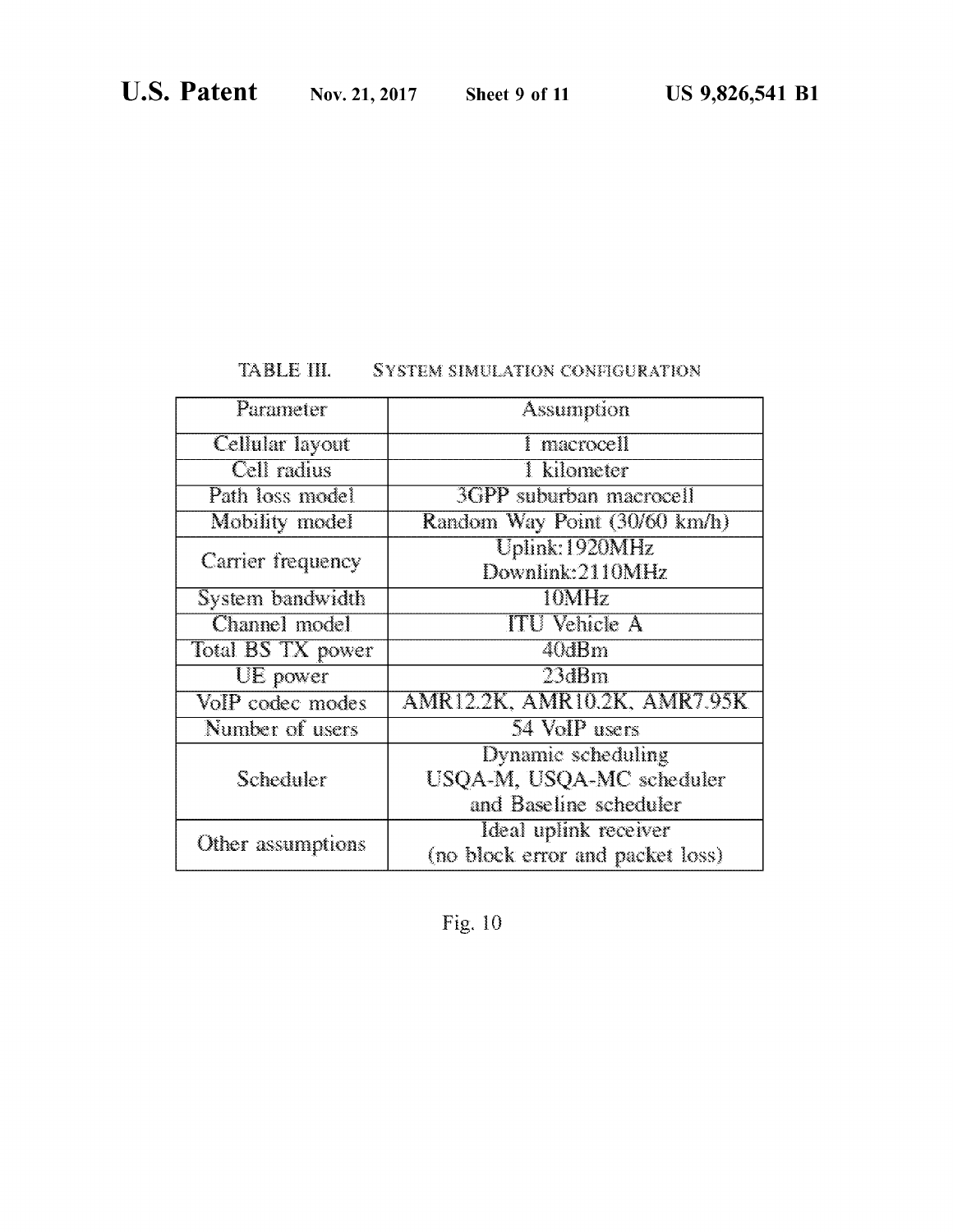| Cases  | Assumption                                                                                                         | USQA<br>scheduler    |
|--------|--------------------------------------------------------------------------------------------------------------------|----------------------|
| Case 1 | 54 VoIP users<br>(18 users' $\alpha = 0.8$ ,<br>18 users' $\alpha = 1.0$ .<br>18 users' $\alpha = 1.2$ ), 30 km/h. | USQA-M<br>scheduler  |
| Case 2 | Same as Case 1.                                                                                                    | USQA-MC<br>scheduler |
| Case 3 | 54 VoIP users ( $\alpha = 0.8$ ), 30 km/h.                                                                         | USQA-MC<br>scheduler |
| Case 4 | 54 VoIP users ( $\alpha = 0.8$ ), 60 km/h.                                                                         | USQA-MC<br>scheduler |

### TABLE IV. SYSTEM SIMULATION CASES

# Fig. 11

| Cases  | Scheduler       | User category        | MOS  | MOS<br>improvement |
|--------|-----------------|----------------------|------|--------------------|
| Case 1 | USQA-M          | User(1.2)            | 3.86 | 9%                 |
|        |                 | User(1.0)            | 3.84 | $-1\%$             |
|        |                 | User(0.8)            | 3.87 | $-2\%$             |
|        | <b>Baseline</b> | User(1.2)            | 3.54 | NA.                |
|        |                 | User(1.0)            | 3.88 | NA.                |
|        |                 | User(0.8)            | 3.95 | NA.                |
| Case 2 | USQA-MC         | $\mathrm{User}(1.2)$ | 3.75 | 6%                 |
|        |                 | $\mathrm{User}(1.0)$ | 3.83 | $-1.3%$            |
|        |                 | User(0.8)            | 3.90 | $-1.3\%$           |
|        | <b>Baseline</b> | $\text{User}(1.2)$   | 3.54 | NA                 |
|        |                 | $\text{User}(1.0)$   | 3.88 | NA                 |
|        |                 | User(0.8)            | 3.95 | NA                 |

### TABLE V. AVERAGE MOS VALUE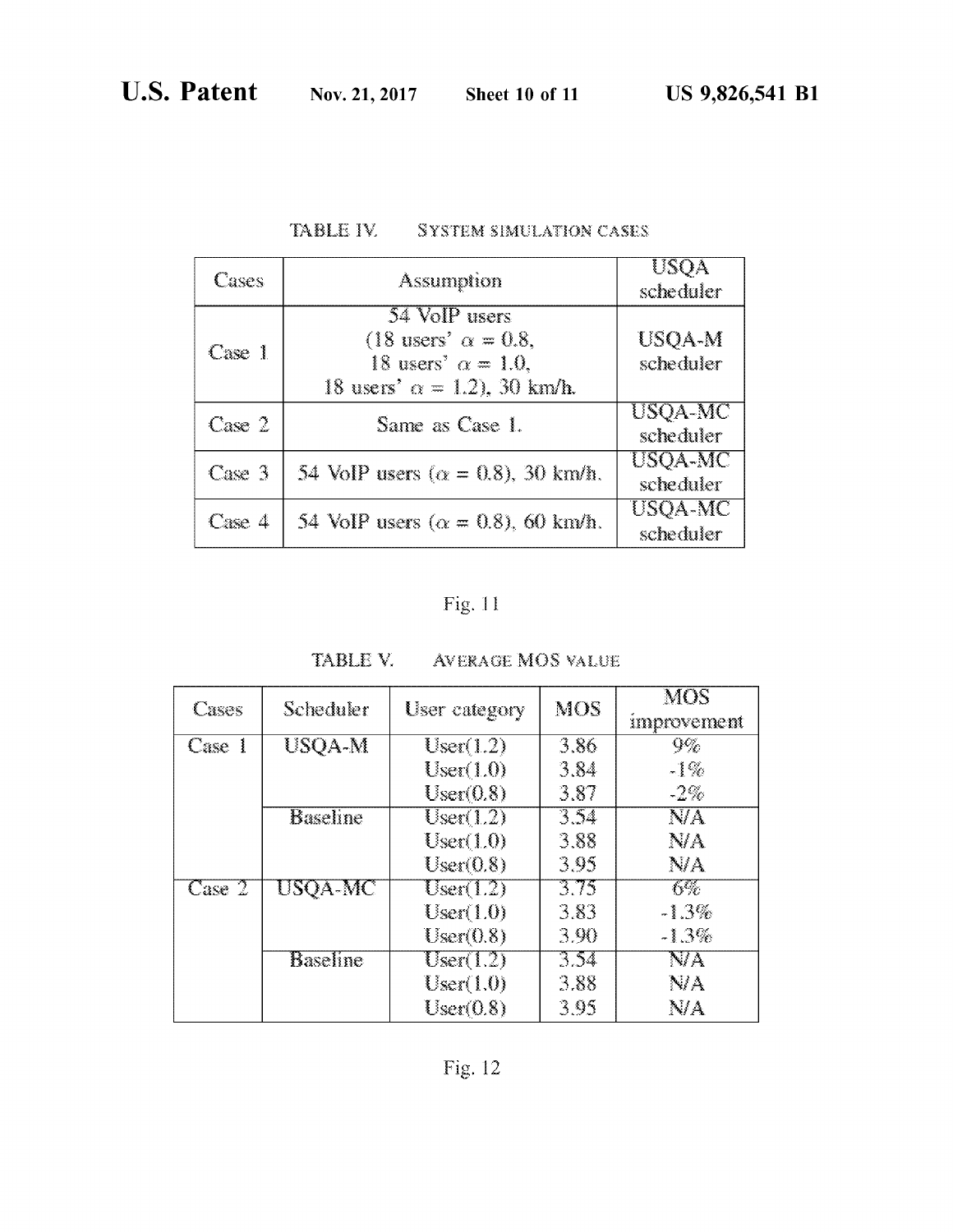| TABLE VI.<br>SYSTEM CAPACITY COMPARISON |  |  |  |  |  |
|-----------------------------------------|--|--|--|--|--|
|-----------------------------------------|--|--|--|--|--|

| Cases  | Scheduler       | VoIP MAC<br>throughput (Mbps) | Capacity<br>unprovement |
|--------|-----------------|-------------------------------|-------------------------|
| Case 2 | USQA-MC         | - 000 -                       | 4.5%                    |
|        | <b>Baseline</b> | 1.045                         | NA                      |

| . . |
|-----|



Fig. 14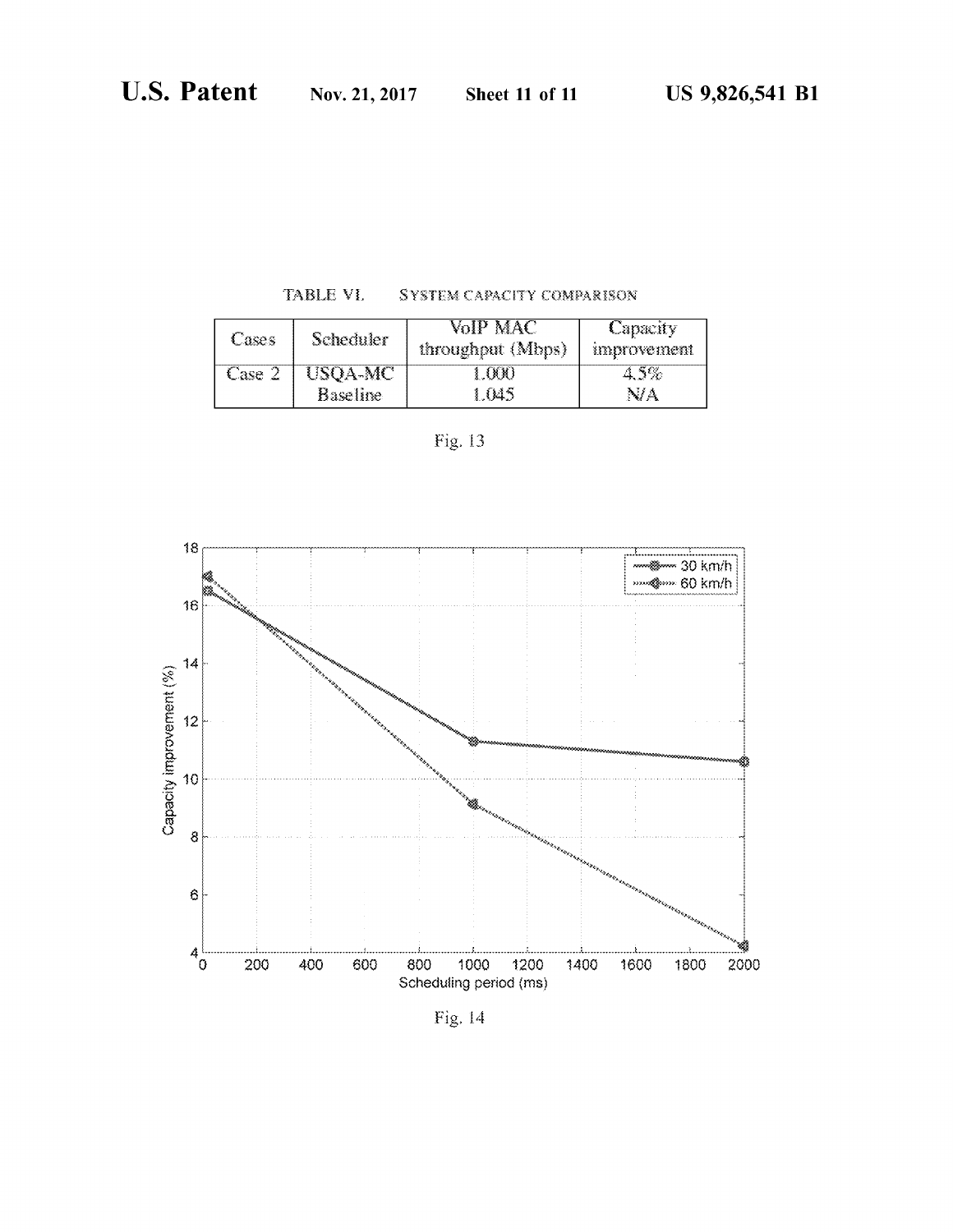5

15

### **SYSTEM AND METHOD FOR USER-SPECIFIC QUALITY OF SERVICE SCHEDULING IN WIRELESS SYSTEMS**

### CROSS-REFERENCE TO RELATED APPLICATIONS

This application claims priority to U.S. Provisional Patent Application No. 62/038,868, entitled, "System and Method for User-Specific Quality of Service Scheduling in Wireless Systems", filed on Aug. 19,2014, which is hereby incorporated by reference in its entirety.

### STATEMENT OF GOVERNMENT INTEREST SUMMARY OF INVENTION

This invention was made with govemment support under Grant Number 1352883 awarded by the National Science Foundation. The govemment has certain rights in the invention.

### BACKGROUND OF THE INVENTION

In today's wireless 4G LTE networks, the spectral allocation of network resources is independent of the Quality of Service  $(OoS)$  requirements of the specific application and  $/25$ or independent of the users' specific perceived QoS, or at most, relies on a set of pre-defined fixed priorities. Although in these standards, the media access control (MAC) and physical (PHY) layers have an increased role in optimizing the usage of the spectral resources and implementing link quality-aware techniques, optimization is still largely independent of the application content, the users' requirements and the user's perception of performance degradation. The allocation of resources does not take into account the QoS required by different applications and their users, beyond 35 simply assigning fixed priorities to traffic classes. Indeed, from the user's perspective, the QoS required by different applications can be quite variable. Similarly, for a given application type, different users may require different levels of QoS.

For example, in Voice over IP (VoIP) applications, the perceived voice quality of different languages may differ substantially when allocated the same data rate and Bit Error Rate (BER), as a result of the different spectral content of the various languages and because of a particular user's auditory spectral response (with variations typically due to aging), making the user more or less sensitive to a particular type of distortion. Consequently, the same amount of degradation, as experienced by specific applications and the users of the applications, may have substantially different perceptual 50 effects. Various conversation environments may also require a different quality of service for different users, wherein some users may be having a conversation under very noisy conditions, while other users may be conversing under very quiet conditions, thus making users more or less sensitive to 55 packet losses depending upon the conversation environment. If the same spectral resources are allocated to users in very noisy conditions and very quiet conditions, then very different user experiences will likely be observed. As another example, considering that people from different age groups 60 normally have varying sensitivity to high frequency content, this variability can be exploited to maximize the system capacity by reducing the bit rate for users with reduced frequency sensitivity.

For video applications, as a user-specific QoS example, 65 older individuals are less sensitive to spatial form defined by temporal structure, as compared to younger adults. So, for

many older people, a lower video data rate provides the same user experience as the full rate video does for younger people. As another user-specific QoS example, to achieve the same user experience for different video content (e.g. news and sports video), the required video data rate can be quite different. The required data rate of news video can be much less than that of sports video.

Accordingly, there is a need in the art for a system and method that utilizes the user-specific QoS requirements and a scheduler to differentiate the users and to make better use of the wireless spectral resources, thereby maximizing spectrum utilization while maintaining user satisfaction.

The present invention provides a novel system implementing a rate adaptation algorithm and QoS (quality-ofservice) aware MAC (media access control) scheduling algorithm that is effective in either maximizing user satis-20 faction or maximizing spectrum utilization while maintaining user satisfaction by trading off the spectral resource allocations of connections for the application-level QoS based on the user-specific requirements.

In accordance with the invention, user-specific QoS requirements can be incorporated through scheduling to improve spectral utilization for wireless systems. Based on the user-specific requirements, depending upon whether the target is maximizing user satisfaction (i.e., the Quality of Service) or system capacity (i.e., the number of supportable users), the scheduling can either maximize spectrum utilization and maintain user satisfaction by trading off the spectral resource allocations for the application-level QoS, or maximize user satisfaction, as measured by the user specific Mean Opinion Score (MOS), by giving differentiated scheduling priorities to users with different QoS requirements. The user-specific QoS applications include but not are limited to voice applications and video applications.

In accordance with one embodiment of the invention, a 40 method for user-specific quality of service (QoS) aware media access control (MAC) resource scheduling is provided. The method includes, identifying one or more userspecific QoS sensitivity factors of a user associated with a user equipment and determining, at a MAC scheduler, a MAC resource scheduling priority for the user equipment based upon the one or more user-specific QoS sensitivity factors of the user. The method improves user satisfaction by dynamically adapting the MAC scheduling algorithm to user-specific QoS requirements to differentiate users' scheduling priorities, thereby maximizing user satisfaction.

In an additional embodiment, the may further include, determining a data rate for the user equipment based upon the one or more user-specific QoS sensitivity factors of the user. The method include the determination of a data rate for the user equipment, improves the system capacity, by dynamically adapting the data rate and MAC scheduling algorithms to the user-specific QoS requirements, thereby maximizing the system capacity while continuing to maintain user satisfaction at a comparable level.

To accommodate the changing channel conditions, the method may further include, dynamically adjusting the MAC resource scheduling priority and the data rate for the user equipment based upon the channel environment for the user equipment and a network condition of the MAC scheduler.

In an additional embodiment, an apparatus is provided that is configured for operation in a wireless communication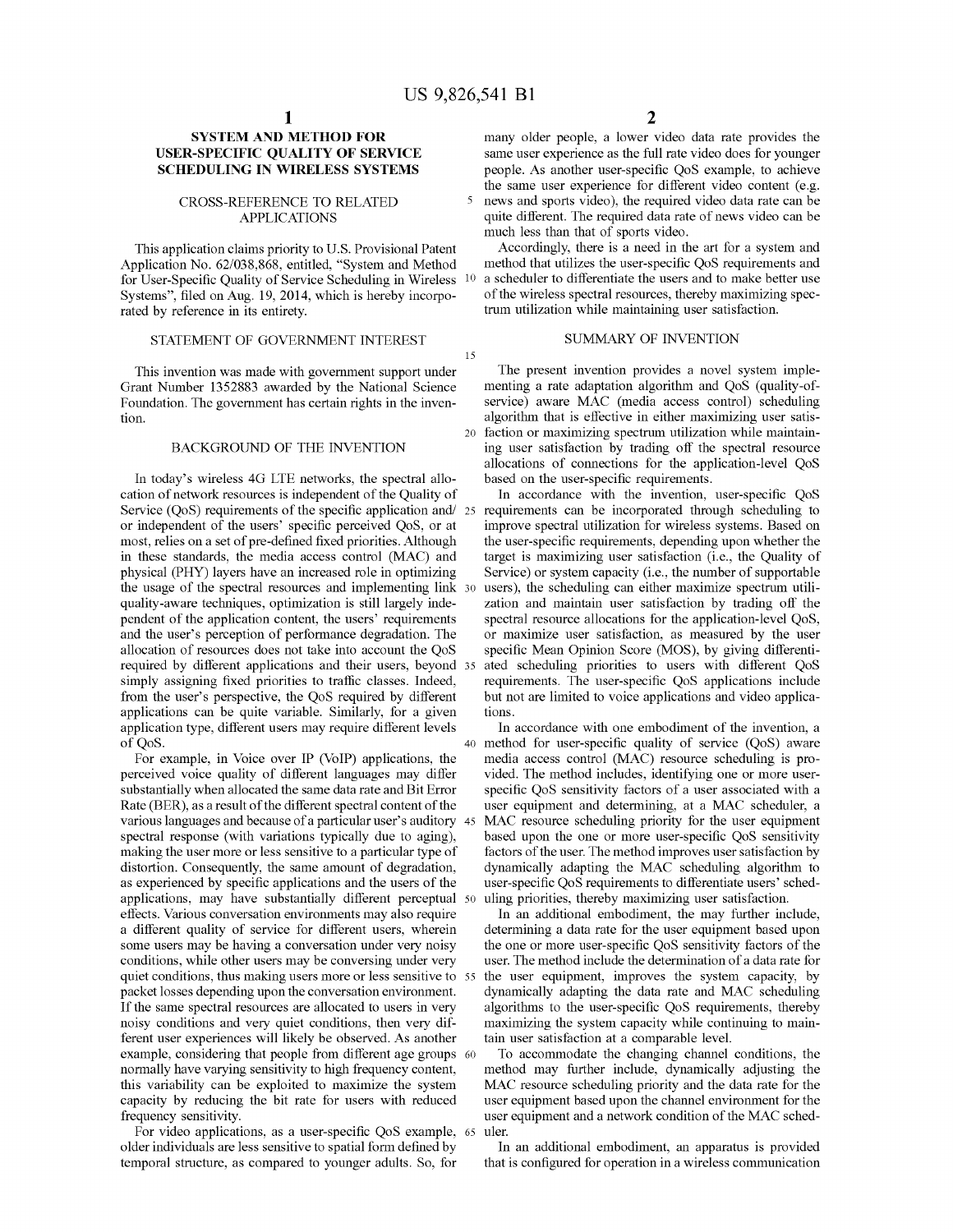40

network. The apparatus includes, a memory and at least one processor coupled to the memory, the at least one processor being configured to identify one or more user-specific QoS sensitivity factors of a user associated with a user equipment of the wireless communication network and to determine a MAC resource scheduling priority for the user equipment based upon the one or more user-specific QoS sensitivity factors of the user. The processor may further be configured to determine a data rate for the user equipment based upon the one or more user-specific QoS sensitivity factors of the <sup>10</sup> user.

In an additional embodiment, a computer program product configured for wireless communication is provided. The computer program product includes, a computer-readable medium having non-transitory program code recorded 15 thereon, the program code comprising, program code to identify one or more user-specific QoS sensitivity factors of a user associated with a user equipment of the wireless communication network and program code to determine a MAC resource scheduling priority for the user equipment 20 based upon the one or more user-specific QoS sensitivity factors of the user. The program code may further include, program code to determine a data rate for the user equipment based upon the one or more user-specific QoS sensitivity factors of the user.

Accordingly, the present invention provides a system and method that utilizes the user-specific QoS requirements and a scheduler to differentiate the users and to make better use of the wireless spectral resources, thereby maximizing spectrum utilization while maintaining user satisfaction.

BRIEF DESCRIPTION OF THE DRAWINGS

For a fuller understanding of the invention, reference should be made to the following detailed description, taken 35 in connection with the accompanying drawings, in which:

FIG. 1 is a graphical illustration of the VoIP MOS as a function of AMR date rate given a packet loss ratio of 0.05 and an end-to-end delay of ISO ms, in accordance with an embodiment of the invention.

FIG. 2 is a graphical illustration of the decreased/increased MOS as a function of packet loss ration given an end-to-end delay of ISO ms and an AMR of 12.2K.

FIG. 3 is a flow diagram illustrating the AMR mode adaption workflow, in accordance with an embodiment of 45 the invention.

FIG. 4 is a flow diagram illustrating the data rate adaptation workflow, in accordance with an embodiment of the invention.

FIG. 5 is a block diagram illustrating an LTE network 50 architecture, in accordance with an embodiment of the invention.

FIG. 6 is a block diagram illustrating LTE end-to-end procedures, in accordance with an embodiment of the invention.

FIG. 7 is a block diagram illustrating the system architecture and interfaces based on the LTE system, in accordance with an embodiment of the invention.

FIG. 8 is a table illustrating user-specific SDP media type definitions, in accordance with an embodiment of the inven- 60 tion.

FIG. 9 is a table illustrating the mapping from the user-specific QoS to QCI, in accordance with an embodiment of the invention.

FIG. **10** is a table illustrating the system simulation 65 configuration, in accordance with an embodiment of the invention.

FIG. 11 is a table illustrating the system simulation cases, in accordance with an embodiment of the invention.

FIG. 12 is a table illustrating the average MOS values, in accordance with an embodiment of the invention.

FIG. 13 is a table illustrating the system capacity comparison, in accordance with an embodiment of the invention.

FIG. **14** is graphical illustration of the VoIP capacity improvement as a function of the scheduling period, in accordance with an embodiment of the invention.

### DETAILED DESCRIPTION OF THE PREFERRED EMBODIMENT

The MAC Scheduler is known in the art as a key component of the LTE Evolved NodeB (eNodeB). The function of the scheduler is to facilitate the allocation of the available spectral resources (e.g., time and frequency resources), while striving to satisfy the QoS requirement of all the users.

Two of the main functions of LTE radio scheduling are dynamic packet scheduling and link adaptation, where the scheduler needs the input of the link adaptation module to select the appropriate Modulation and Coding Scheme (MCS) for channel dependent scheduling. In dynamic packet scheduling, the time-frequency domain resources are 25 distributed dynamically among the active users to get their packets scheduled at the MAC layer. The packet scheduling comprises two scheduling components, which are performed sequentially in each scheduling time unit, known as Transmission Time Interval (TTl) in LTE (TTI=I ms). The first 30 component is the time domain scheduler (TDS) and the second is the frequency domain scheduler (FDS). The objective of the time domain scheduler is to choose a subset of all users requesting frequency resources, while the objective of the frequency domain scheduler is to allocate physical resources for the candidate users provided by the time domain scheduler. Several basic scheduling algorithms exist both in time and frequency domains, including round-robin scheduling and maximum CII (carrier-to-interference power ratio) scheduling.

In voice-over-IP (VoIP) applications, the Adaptive Multi-Rate (AMR) audio codec is an audio data compression scheme that is used in LTE and is optimized for speech coding. Adaptive Multi-Rate (AMR) audio consists of a multi-rate speech codec that encodes speech signals at variable bit rates ranging from 4.75 to 12.2 Kbits/s. In telecommunications, the mean opinion score (MOS) is a test that has been used for decades to obtain the human user's view of the quality of the network. The MOS provides a numerical indication of the perceived quality from the users' perspective of received audio after compression and/or transmission. The MOS is expressed as a single number ranging between I and 5, wherein I is the lowest and 5 is the highest perceived audio quality measurement. The computation of the Mean Opinion Score (MOS) may be defined as 55 follows:

$$
R = R_0 - I_d - I_{eff} \tag{1}
$$

where R is the transmission rating factor, which combines all transmission parameters relevant for the considered connection.  $R_0$  is the basic signal-to-noise ratio which has a default value of 93.2,  $I_d$  represents the impairments due to delay, which is the same for all the codec modes, and  $I_{\text{eff}}$ represents the effect of packet losses and depends on the codec (e.g. AMR, G.711) that is used.  $I_d$  is calculated as:

$$
I_d=0.024d+0.11(d-177.3)U(d-177.3) \tag{2}
$$

where d is the end-to-end delay in milliseconds and U is the unit step function.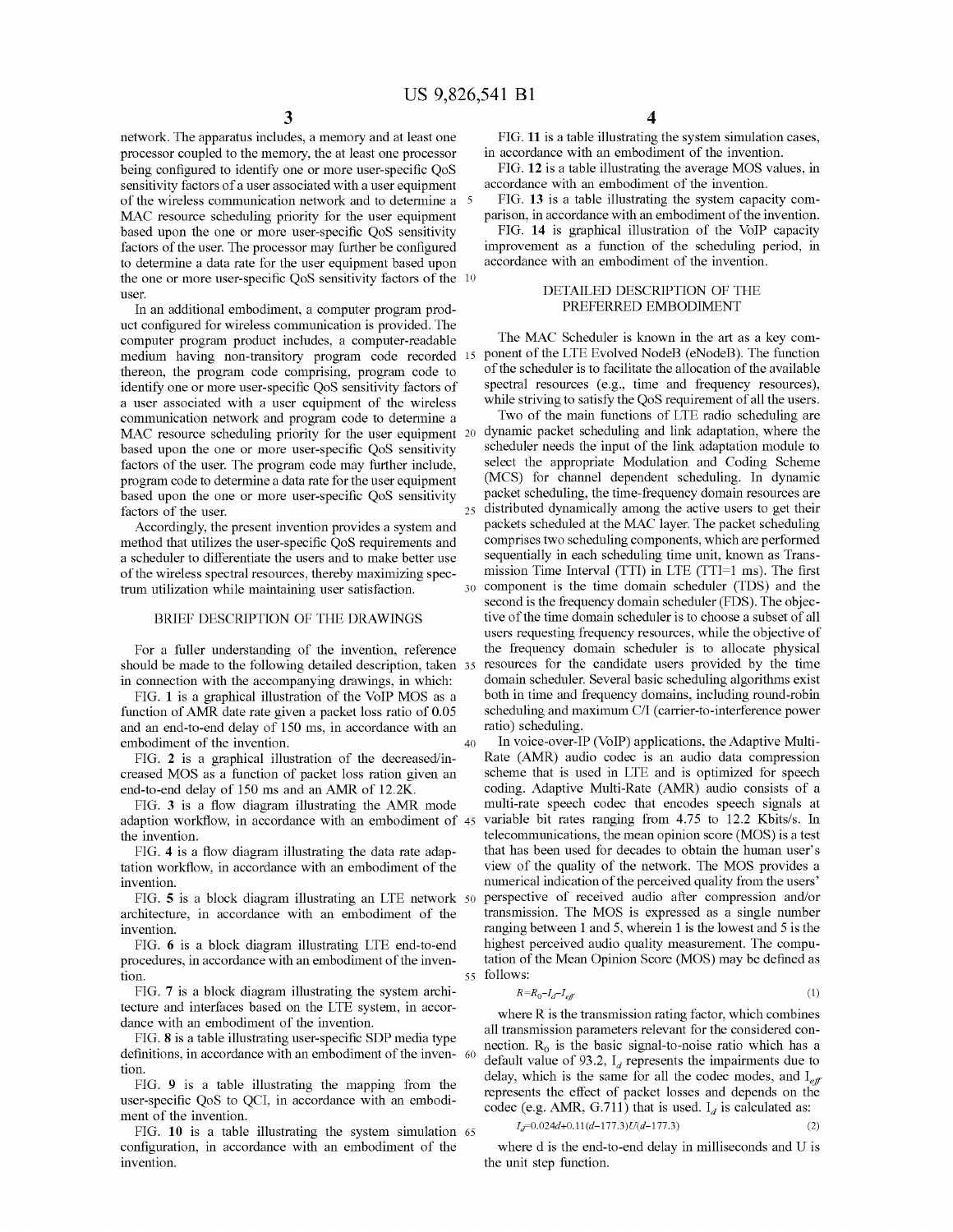5

For AMR codecs, the  $I_{\text{eff}}$  is given by:

$$
I_{\text{eff}} = I_e + (95 - I_e) \left( \frac{100 P_{pl}}{100 P_{pl}} \right) \tag{3}
$$

where  $P_{pl}$  represents packet loss ratio, BurstR is the average length of observed bursts in an arrival sequence to the average length of bursts expected for the network under "random" loss ratio. It is assumed that the packet loss is independent and hence, BurstR=1.  $B_{pl}$  is the robustness factor which is set to 10 for all AMR codec modes.  $I_e$  is defined for all AMR codec modes in, where eight AMR-NB  $_{15}$ codec modes are defined in LTE.

 $R$  is converted to MOS according to  $(4)$ :

$$
MOS = \begin{cases} 1, & \text{where } R < 0 \\ 1 + 0.035R + R(R - 60)(100 - R)7 \cdot 10^{-6}, & \text{when } R \in [0, 100] \\ 4.5, & \text{when } R > 100 \end{cases}
$$

From  $(1)-(4)$ , the lower the delay, or the lower the packet  $25$  metric for user k is defined as: loss ratio, the higher the mean opinion score (MOS) value.

additive components, namely the source distortion  $(D_s)$  and 30 Packet is the packet delay in the MAC buffer. For video applications, a simplified video MOS model is assumed where the distortion, as measured by the Mean Square Error (MSE) is assumed to be composed of two the loss distortion  $(D<sub>r</sub>)$ :

$$
MSE = D_S + D_L = \eta \cdot R^{\xi} + \beta \cdot PEP \tag{5}
$$

In (5),  $\eta$ ,  $\xi$ , and  $\beta$  are model parameters and PEP is the 35 packet loss ratio. For different types of video sources,  $\eta$ ,  $\xi$ , and  $\beta$  take different values. For illustrative purposes we assume,  $\eta$ =1.76·10<sup>5</sup>,  $\xi$ =-0.658, and  $\beta$ =1750. The PSNR (Peak Signal-to-Noise Ratio) is a widely used objective measurement of video quality, and is related to the MSE by:  $_{40}$ 

$$
PSNR(\text{dB}) = 10 * \log_{10} \frac{255^2}{MSE} \tag{6}
$$

A piecewise linear mapping from the PSNR to MOS is shown in (7):

$$
MOS = \begin{cases} 1, & \text{when } PSNR < 20 \ (7) \\ 1 + \frac{3.5}{20} (PSNR - 20) & \text{when } PSNR \in [20, 40] \\ 4.5, & \text{when } PSNR > 40 \end{cases}
$$

From (5)-(7), the higher the data rate, or the lower the packet loss ratio, the higher the mean opinion score (MOS) value.

The novelty of the proposed system for rate adaptation and MAC scheduling algorithms and associated methodology is that user-specific QoS requirements are incorporated into the scheduling and individual user equipment (UE) scheduling is personalized utilizing the user-specific QoS information to improve system performance, as described below.

In one embodiment, the proposed scheduling method is composed of three parts, the determination of the adaptive

multi-rate (AMR) mode adaptation, the determination of the video data rate adaptation and the determination of the MAC resource scheduling.

The MAC scheduling comprises two scheduling components that are performed sequentially in each scheduling time unit, which is known as Transmission Time Interval (TTl) in LTE (TTI=1 ms). The first component is the time domain scheduler (TDS) and the second component is the frequency domain scheduler (FDS). The objective of the <sup>10</sup> time domain scheduler is to choose a subset of users requesting frequency resources, while the objective of frequency domain scheduler is to allocate physical resources for the candidate users provided by the time domain scheduler.

The benchmark for performance comparison is the LTE baseline scheduler that doesn't consider the user-specific QoS requirement, where the time domain and frequency domain schedulers function as follows. It is also easy to extend this approach to other baseline schedulers to do a fair  $(4)$  20 comparison with and without user-specific QoS requirements.

Regarding the time domain scheduler, users with higher metrics (e.g., packet delay) can get higher scheduling priority and resources in the time domain. The packet delay

$$
M_k = TW_k^* \text{Delay of Packet} \tag{8}
$$

where  $TW_k=1$  for all users, which means users are not differentiated by their specific QoS requirements. Delay of

Regarding the frequency domain scheduler, each user has a Carrier-to-Interference (C/I) metric for each sub-band and is sorted for each sub-band among all the scheduled users. A max CII approach is used in the LTE baseline scheduler, where each sub-band is first allocated to the user that has the highest CII, then to the user with the second and third highest C/I, and so on until all the resources of this given sub-band are allocated. The CII metric for user k in each sub-band n is defined by:

$$
M_{n,k} = F W_{n,k}^* \text{SINR}_{n,k} \tag{9}
$$

where  $FW_{n,k}=1$ , which means users are not differentiated by their specific QoS requirements, and  $SINR_{n,k}$  is the SINR for user k in sub-band n.

45  $(7)$  50 packet losses is studied. To reflect different users' sensitivity User equipment (DE) is considered to be any device used directly by an end user to communicate. Regarding the UE-specific VoIP determination, it is assumed that different people have similar sensitivity to the end-to-end delay for VoIP applications, so that only UE specific sensitivity to to packet losses, a user-specific packet loss sensitivity factor, " $\alpha$ ", is added to (1). Therefore,

$$
R = R_0 - I_d - \alpha - I_{\text{eff}} \tag{10}
$$

55 In this analysis, without loss of generality and also for simplicity of illustration, the user-specific packet-loss sensitivity factor  $\alpha$  takes values from the following set {0.8, 1.0, 1.2. The higher the value of the sensitivity factor  $(\alpha)$ , the user is increasingly sensitive to packet loss. When  $\alpha$  takes the value of 1, the user is considered to be a normal user. When  $\alpha$  takes the value greater than 1, the user is considered to be more sensitive to packet losses when compared with a normal user. When  $\alpha$  takes the value less than 1, the user is considered to be less sensitive to packet losses compared 65 with a normal user. Correspondingly, users can be classified into 3 categories: users with higher (1.2), normal (1.0), and lower (0.8) sensitivity factors.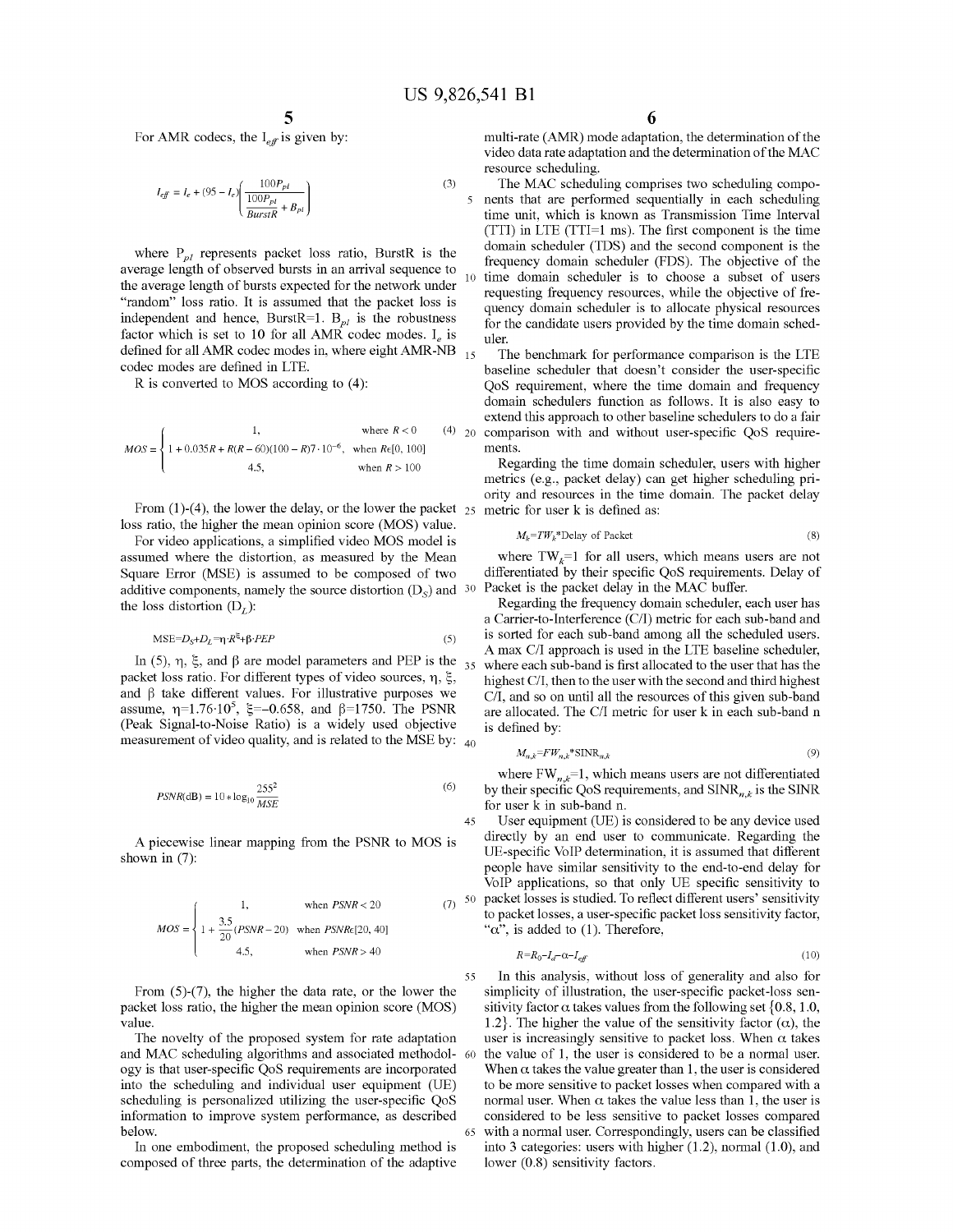FIG. 1 shows the MOS as a function of different AMR data rates for different sensitivity factors  $\alpha$ , given an endto-end delay of 150 ms and packet loss ratio of 0.05. For a comparison between AMR 12.2K mode and  $\alpha$ =1.0 with AMR 10.2K/7.95K mode and  $\alpha$ =0.8, it is shown that users 5 with AMR 10.2K/7.95K and  $\alpha$ =0.8 may, under certain conditions, have a higher MOS than users withAMR 12.2K mode and  $\alpha$ =1.0. If the scheduler can know, or adaptively leam, each user's application specific sensitivity factors, it can degrade the AMR mode for users with a lower sensi- 10 tivity factor, while maintaining a comparable MOS as that of users with higher AMR mode but a normal sensitivity factor. With this approach, more users can be supported, thus achieving the target of improving system capacity.

FIG. 2 illustrates the decreased, or increased, MOS per- 15 centage due to the different sensitivity factors for different users. As shown the MOS of VoIP users with a sensitivity factor of 1.2 is decreased by approximately 15%, whereas the MOS of VoIP users with a sensitivity factor of 0.8 is increased by approximately 15%, when a packet loss ratio of <sup>20</sup> 5% and an end-to-end delay of 150 ms are assumed. Accordingly, as the packet loss ratio increases, the MOS will decrease or increase even more. As such, the MOS of VoIP users with a sensitivity factor of 1.2 needs to be improved to the corresponding MOS value with a sensitivity factor of <sup>25</sup> 1.0, as illustrated with reference to FIG. 2.

One approach to decreasing the MOS of a subset of VoIP users having a sensitivity factor of 0.8 is to deprioritize the subset of users by giving the subset of users a lower When  $\gamma$  takes the value 1, the user is considered to be a scheduling priority in the MAC scheduler. In this approach, 30 normal user. When  $\gamma$  takes the value greater than 1, the user the MOS of users with  $\alpha=1.2$  will be increased, that is, given is considered to be more sensitive to the data rate compared a higher scheduling priority, whereas users with  $\alpha$ =1.0 have with a normal user. When  $\gamma$  takes the value less than 1, the a normal scheduling priority, and the MOS of users with user is considered to be less sensitive a normal scheduling priority, and the MOS of users with  $\alpha$ =0.8 are decreased slightly and given a lower scheduling compared with a normal user. A user with a lower sensitivity priority. 35 factor and a lower data rate can achieve a higher MOS value

VoIP users having a sensitivity factor of 0.8 is to degrade the sensitivity factor and a higher data rate. If the application-<br>data rate (i.e. AMR mode) of the subset of users. In the aware scheduler knows and makes use of second approach, the subset of users are scheduled as normal sensitivity factor information to optimize the scheduling, it

increased, that is, given a higher scheduling priority, The following description provides further details. whereas users with  $\alpha=1.0$  have a normal scheduling priority In an exemplary embodiment of the video rate adaptation and users with  $\alpha$ =0.8 are used to improve the capacity by of the present invention, for simplicity, 10 levels of data rate

user-specific QoS capacity improvement scheduling, three algorithms. For Level I  $(1, 2, \ldots, 101)$ , the corresponding AMR modes (i.e., AMR 12.2K, 10.2K and 7.95K) are data rate is  $135*128$  pixels $*(11-I)$  frames/s\*8 bytes/ considered, while it is to be understood that the extension to The workflow of the video data rate adaptation is shown in other AMR modes is within the scope of the present inven- 50 FIG. 4. For simplicity of illustration, three levels of data rate tion. With reference to FIG. 3, the method of the AMR mode are assumed in the video data rate a tion. With reference to FIG. 3, the method of the AMR mode adaptation 300 begins with AMR 12.2K. The method con- With reference to FIG. 4, the workflow of the video data tinues by computing a first MOS value and a second MOS rate adaptation 400 begins by computing a first MOS value value 305, wherein a first MOS value is computed for AMR for a data rate level 3 and  $\alpha$ =1.0 and a second MOS value 12.1K and  $\alpha$ =1.0, and a second MOS value is computer for 55 for a data rate level 5 and  $\alpha$ =0.8 at 405. After the first MOS AMR 7.95K  $\alpha$ =0.8. The thresholds to degrade the AMR value and the second MOS value have been calculated, the mode can be configured to control the desired MOS levels. method continues by calculating the ratio of the difference In the exemplary embodiment, the threshold is set to 0.02, between the first MOS value and the second MOS value over that is, the AMR mode will be degraded if the MOS is the first MOS value and determining if the calculated ratio decreased by less than 0.02, compared with that of the MOS 60 is less than, or equal to, the threshold value at 410. If the value for the non-degraded AMR mode with  $\alpha$ =1.0. The ratio is less than, or equal to, the thres input to the AMR mode adaptation is the packet loss ratio, data rate is chosen as level 5 at 420. Alternatively, if the ratio while assuming an average end-to-end delay of 150 ms. is not less than, or equal to, the threshold value, then a third After the first MOS value and the second MOS value have MOS value for a data rate level 4 and  $\alpha$ =0.8 is computed at been computed at 305, the first MOS value is compared to <sup>65</sup> 415. The method continues by calculating the ratio of the the second MOS value to determine whether or not the difference between the first MOS value and the third MOS second MOS value is greater than, or equal to, the first MOS value over the first MOS value and determining if the

8

value at 310. If the second MOS value is greater than, or equal to, the first MOS value, then the AMR mode is changed to 7.95K at 320. Alternatively, if the second MOS value is not greater than, or equal to, the first MOS value, then it is determined if the ratio of the difference between the first MOS value and the second MOS value over the first MOS value is less than, or equal to, the threshold value at 315. If the ratio exceeds the threshold value, then the AMR mode is changed to 7.95K at 320. Alternatively, if the ratio does not exceed the threshold value, then a third MOS value is computed for an AMR of 10.2K and  $\alpha$ =0.8 at 325. The third MOS value is then compared to the first MOS value at 330, and if the third MOS value is greater than, or equal to, the first MOS value, then the AMR is changed to 1O.2K at 340. Alternatively, if the third MOS value is not greater than, or equal to, the first MOS value, then it is determined if the ratio of the difference between the first MOS value and the third MOS value over the first MOS value is less than, or equal to, the threshold value at 335. If the ratio exceeds the threshold value, then the AMR mode is changed to I0.2K at 340. Alternatively, if the ratio does not exceed the threshold value, then the AMR remains at 12.2K at 345.

For video applications, regarding the determination of the DE-specific video MOS, to reflect user sensitivity to the data rate, a UE specific sensitivity factor  $\gamma$  is added to (5), and it becomes:

 $MSE=D_S+D_L=\gamma \cdot \eta \cdot R^{\xi}+\beta \cdot PEP$ (11)

A second approach to decreasing the MOS of a subset of than a user with a normal sensitivity factor or higher aware scheduler knows and makes use of this UE specific users in the MAC scheduler. 40 can decrease the data rate for users with a lower sensitivity In this approach, the MOS of users with  $\alpha=1.2$  will be factor to support more users with an acceptable MOS value.

degrading their AMR codec modes. 45 are defined, which loosely correspond to the application In a particular embodiment, illustrating the main idea of requirements, in order to illustrate the main idea of the data rate is 135\*128 pixels\*(11-I) frames/s\*8 bytes/pixel.

ratio is less than, or equal to, the threshold value, then the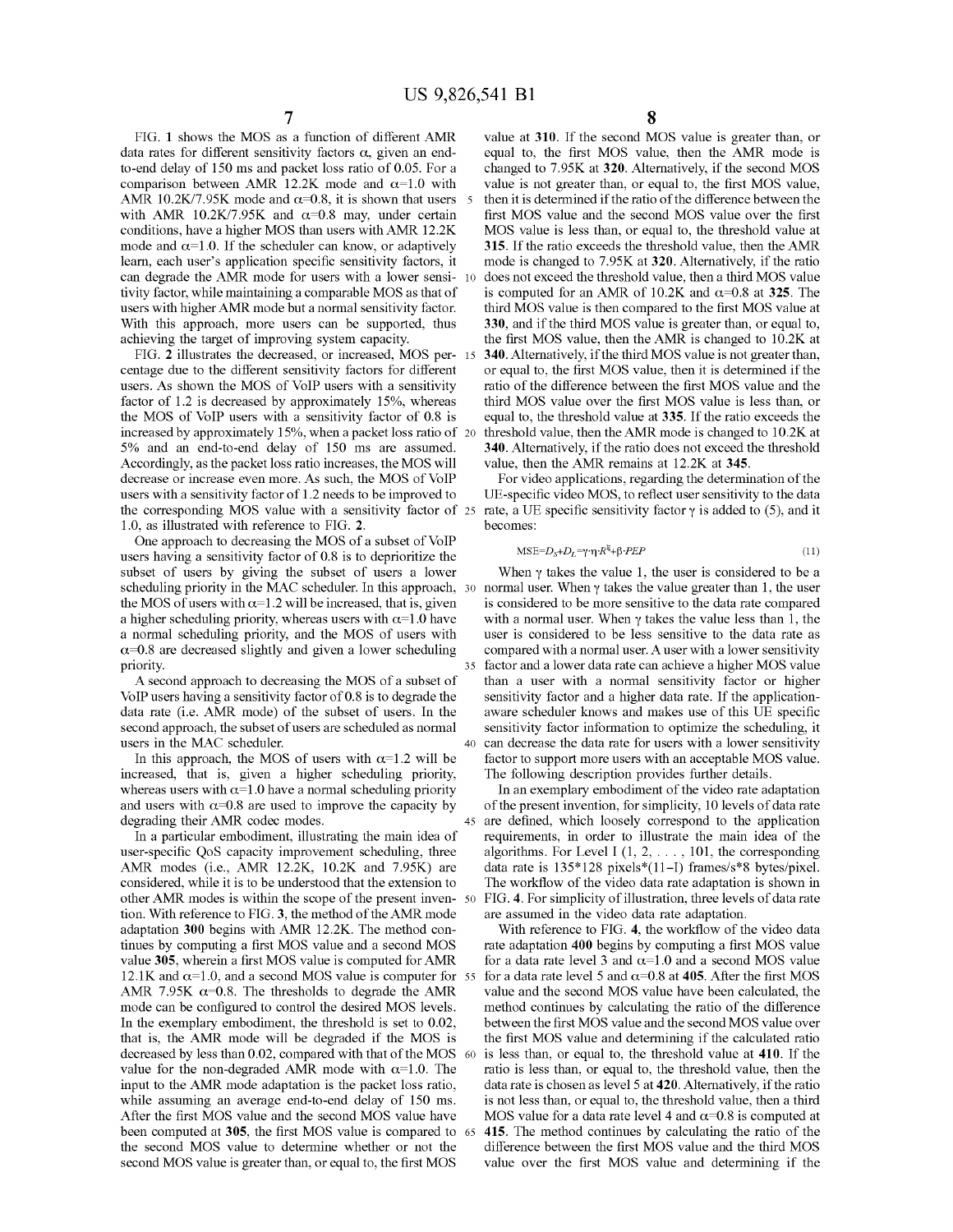calculated ratio is less than, or equal to, the threshold value at 425. If the ratio is less than, or equal to, the threshold value, then the data rate is chosen as level 4 at 430. Alternatively, if the ratio is not less than, or equal to, the threshold value at 425, then the data rate is chosen as level 5 3 at 435.

The video data rate level to be selected depends upon the respectively calculated MOS for each level of data rate. Similar to VoIP users, the threshold to degrade the video data rate can be configured to control the desired MOS levels. In 10 this exemplary embodiment, it is set to 0, which means that theoretically the MOS of degraded users will not be decreased.

With regard to the MAC resource scheduling methodology and the time domain scheduler, the same metric is 15 applied as the LTE baseline scheduler except that  $TW_k=1/$ 0.2 for VoIP degraded users and  $TW_k=1$  in other cases. Additionally, with regard to the frequency domain scheduler, the same metric is applied as the LTE baseline scheduler except that  $FW_{n,k}=10$  for VoIP degraded users for their 20 respective best sub-band and  $FW_{n,k}=1$  in other cases.

The LTE network architecture (non-roaming) including the network elements and the standardized interfaces is presented in FIG. 5. The LTE network is comprised of the EPC (Evolved Packet Core) and the E-UTRAN (Evolved 25 Universal Terrestrial Radio Access Network). The EPC consists of many logical nodes, including S-GW (Serving Gateway), PDN-GW (PDN Gateway), MME (Mobility Management Entity) and PCRF (Policy and Charging Rules Function), etc. The E-UTRAN is comprises the eNodeB 30 (evolved NodeB). Each of these network elements is interconnected by means of standardized interfaces (e.g., Rx, Gx, SS, Sll and Sl-MME).

LTE end-to-end QoS-related procedures are shown with reference to FIG. 6. These LTE end-to-end procedures 600 35 are composed of three major functions: (I) SIP signaling *60S,* (2) AF (Application Function, e.g., IMS (IP Multimedia Subsystem) session establishment/modification 610, and (3) EPS bearer establishment 615.

Several LTE QoS related protocol are incorporated with 40 the present invention. The SIP protocol 605 is used to create, modifY and terminate sessions such as Internet multimedia conferences and Internet telephone calls. It uses the SDP (Session Description Protocol) to describe a session. The Diameter base protocol provides an Authentication. Autho- 45 rization and Accounting (AAA) framework for applications such as network access or IP mobility. The control planes of the GPRS Tunneling Protocol (GTP) are responsible for creating, maintaining and deleting tunnels on Sx (e.g., SS, S11) interfaces. The SI-AP protocol provides the signaling 50 service between the E-UTRAN and the EPC.

In operation, the AF can map from SDP within the AF session signaling to Service Information passed to the PCRF over the Rx interface. The PCRF maps messages from the Service Information received over the Rx interface to the 55 Authorized IP QoS parameters that are passed to the PCEF (Policy and Charging Enforcement Function) in the PDF-GW via the Gx interface. The PCEF maps messages from the Authorized IP QoS parameters received from the PCRF to the access specific QoS parameters, which are the QoS 60 parameters that the MAC layer can access.

There are two methods that can be used to acquire the user-specific QoS parameters to be used by the user-specific QoS aware MAC schedulers of the present invention. The first method is to obtain the user-specific QoS parameters 65 dynamically through the signaling messages (i.e., SIP, Diameter protocol, etc.) that are delivered to the MAC layer.

The second method is to acquire the user-specific QoS parameters through the SPR (Subscriber Profile Repository) database in the PCRF that are delivered to the MAC layer. The difference between these two methods is in how the PCRF obtains the user-specific QoS parameters. After the PCRF acquires the QoS parameters, the subsequent procedures will be the same so that the pertinent QoS parameters are conveyed to the MAC layer.

For the first method, the user-specific QoS parameters are obtained by the PCRF through signaling from the SIP and Rx interface protocols.

For the second method, no special SIP signaling is required before the PCRF sends the QoS parameters further to the PCEF through the Gx interface. In most commercial systems, the network operator can obtain the user-specific QoS requirements that are based primarily upon age. When users subscribe to a service from the network operation, they often provide their relevant information, such as age and name, which can be used by the network to derive the user-specific QoS parameters. To be more specific, when a bearer is to be established or modified, the PCRF inquires of the SPR database about the relevant information of this user. If the relevant information shows that this user is older than a given age (e.g., *SS),* this user may be considered as a user with a lower sensitivity factor, otherwise, the user is regarded as a normal user.

The system architecture and interfaces based on the LTE system 700 are illustrated in FIG. 7, where only relevant modules are shown. In order to implement the user-specific QoS aware schedulers of the present invention, the AMR mode adaptation algorithm is implemented in the Rate Adaptation Module 705, 735 and the user-specific MAC scheduling algorithms are implemented in the eNodeB MAC layer 710.

In an exemplary embodiment of the optimization process in accordance with the present invention, when a voice session is to be initialized through the SIP protocol, the sender 715 UE application 720 and the receiver 725 UE application 730 will negotiate with each other the application level QoS parameters such as supported AMR codec modes through the IMS. User-specific QoS parameters could also be sent to the IMS by the UE 715, 720. Next, user-specific QoS requirements will be mapped from the subscription database in the network 740 (e.g., SPR), or user-specific QoS parameters will be obtained from the UEs 715, 725 during session initiation, as previously described. The user-specific QoS parameters will be delivered to the MAC/PRY Layer 710 in the eNodeB by the EPC/IMS and used to perform the user-specific QoS aware scheduling.

Due to the changing channel environment for each user and varying network condition, the optimization process implemented by the user-specific QoS schedulers should be dynamic and periodic to achieve the maximum system performance gain.

Based upon the analysis above, the following protocol adaptation is proposed to support the user-specific QoS aware scheduling. As described above, the Gx, SS/Sll and Sl-MME interface protocols need to be adapted for the user-specific QoS parameters acquisition method utilizing the SPR database. Moreover, the RTCP protocol that is used to convey the rate control command also needs to be analyzed to support the user-specific QoS aware scheduling.

When dynamic user-specific QoS information needs to be conveyed from the UE to the IMS, the SIP protocol needs to be adapted accordingly. The body of an SIP message contains a description of the session, encoded in SDP. An SDP session description consists of a session-level section fol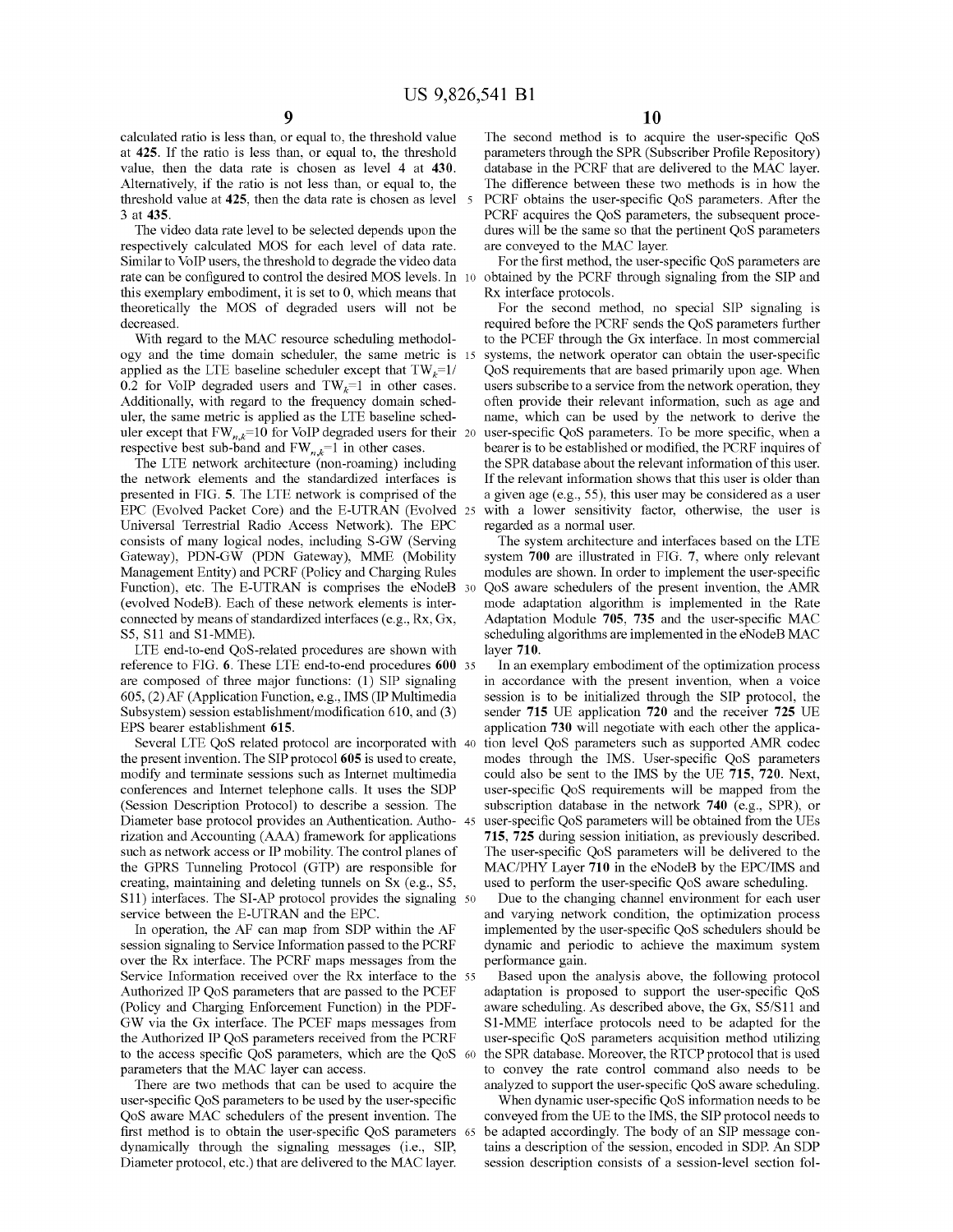lowed by zero or more media-level sessions. Each medialevel section starts with an "m=" line. The "m=" line is defined as follows:

m=<media> <port> <proto> <fmt>, wherein

 $\leq$ media $>$  is the media type. Currently, defined media are  $5$ "audio", "video", "text", "application" and "message".

So, ifuser-specific QoS requirements need to be conveyed from the UE to the IMS, one method is to implicitly convey the user-specific QoS requirements through the media type field. A user-specific "audio" type can be added and defined, 10 e.g., **100** indicates the user-specific audio media type with a lower sensitivity factor, and **200** indicates the user-specific audio media type with a higher sensitivity factor as described with reference to the table in FIG. 8. If new media types are defined this way, correspondingly, in the network 15 and the peer UE, the media type field need to be parsed differently.

When an adapted data rate mode need to be signaled from the receiver UE to the sender UE, an RTCP protocol will be used. The current RTCP protocol supports the rate adapta- 20 tion signaling, so it can be reused without any modification.

The Media-Component-DescriptionAVP (Attribute Value Pair) is conveyed in the Diameter AAR message and it contains Service Information for a single media component within an AF session. If the user-specific QoS parameters <sup>25</sup> need to be conveyed from the UE, the Media-Component-Description AVP can be used to convey the user-specific QoS requirements as previously described by the SIP protocol. Similarly, the PCRF needs to parse the media-type field differently accordingly to the table of FIG. 8.

The PCRF may provide authorized QoS information to the PCEF after using the mapping rules to map the Service Information to the authorized QoS information. The authorized QoS information shall be provisioned with a CCA or RAR Diameter message as QoS Information AVP. The 35 provisioning of the authorized QoS (which is composed of QCI, ARP and bitrates) is performed from the PCRF to the PCEF.

user-specific QoS information to the QCI value for the VoIP 55 increased by ~9%, whereas the average MOS of VoIP users In the PCRF, the QCI field needs to be derived based upon the SPR database or the Service Information obtained from 40 the AF through the Rx interface. If the user-specific QoS information is conveyed from the Rx interface, the PCRF can derive the QCI value according to the media type field in the Service Information. If the user-specific QoS information is not conveyed from the Rx interface, the PCRF can 45 use the data from the SPR database to derive the userspecific QoS parameters as previously described. Specifically, since the QCI values 0, 10-64, 67-68 and 71-255 are reserved for future use, the basic QCI value (i.e., the QCI value derived when no user specific QoS requirements are 50 considered) plus 100 can be used to denote the user-specific QoS with a lower sensitivity factor, while the basic QCI value plu2 200 can be used to denote the user-specific QoS with a higher sensitivity factor. The mapping from the is shown with reference to the table of FIG. 9.

The Create Bearer Request message shall be sent on the S5 interface by the PDN-GW to the S-GW and on the Sll interface by the S-GW to the MME as part of the EPS Bearer establishment procedure. The Bearer Quality of Service <sup>60</sup> (Bearer QoS) is transferred via GTP tunnels through the Create Bearer Request message, where the QCI field has been redefined and added additional user specific QoS values as previously described on the Gx interface, the QCI doesn't need any further modification except different pars- 65 ing according to the table of FIG. 9, in the respective protocols. The PDN-GW and S-GW only need to forward

the Bearer QoS information to the subsequent nodes of S-GW and MME, respectively.

The E-RAB Setup Request Message is sent by the MME to request the eNodeB to assign resources on UE and SI interfaces for one or several E-RABs. The E-RAB Level QoS parameters are conveyed in the E-RAB Setup Request Message, where the QCI has been redefined and added additional user-specific QoS information as previously described on the Gx interface. This message doesn't need any further modification except different parsing according to the table of FIG. 9 in the respective protocol. Finally, the MAC layer can make the user of this user-specific QoS information perform a more advanced resource scheduling, i.e., user-specific QoS aware scheduling.

It is assumed that the scheduling period of the rate adaptation algorithms is the frame period of applications, that is, 20 ms for VoIP AMR applications. It is necessary to explore what the system capacity gain will be if the scheduling period is increased in a tradeoff for the reduced complexity. To illustrate the invention, a system simulation was run using the OPNET 17.5 Modeler with the LTE modules. The system simulation configuration is partly based upon LTE macrocell system simulation baseline parameters as shown in the table of FIG. 10. The simulation was performed to evaluate the downlink scheduling, with an ideal uplink receiver.

Four cases were simulated as described in the table of FIG. 11. Cases I and 2 are used to evaluate the performance of the USQA-M and USQA-MC schedulers, respectively, where 54 VoIP users have differently sensitivity factors  $\alpha$ (18 users'  $\alpha$ =0.08, 18 users'  $\alpha$ =1.0, 18 users'  $\alpha$ =1.2) The USQA-M scheduler performs optimization utilizing scheduling adjustments only and the USQA-MA scheduler performs optimization utilizing both scheduling and data rate adjustments. Cases 3-4 are used to test the scheduling period for cases of vehicular speeds of 30 km/h and 60 km/h respectively.

The downlink MAC throughput may be used to derive the approximate system capacity improvement. System capacity improvement is measured by the increase in the maximum supportable number of users by the system. A rough mapping from the downlink MAC throughput to the system capacity improvement can be done based upon:

Capacity improvement=

(12)

 $\frac{1/(MAC \text{ throughout for proposed scheduler})}{1/(MAC \text{ throughout for proposed scheduler})}$ *1/(MAC* throughput for baseline scheduler)

The simulation results for MOS value and capacity improvement are shown in the table of FIG. **12** and FIG. 13, respectively.

For Case 1, the average MOS of VoIP users with  $\alpha$ =1.2 is with  $\alpha$ =0.8 is decreased only slightly.

For Case 2, the system capacity is increased by  $\sim$ 4.5%, wherein the average MOS of VoIP users with  $\alpha=1.2$  is increased by -6%. The MOS gain is not as good as that of Case 1. The reason is that users with  $\alpha$ =0.8 are scheduled as normal users in the MAC scheduler so that they have a normal scheduling priority to compete for resources with users with  $\alpha$ =1.2. In this case, only  $\frac{1}{3}$  of the users have sensitivity factors of 0.8. As this ratio increases, the system capacity improvement gain will further be increased, as verified in Cases 3-4, where all users have a sensitivity factor of  $\alpha$ =0.8.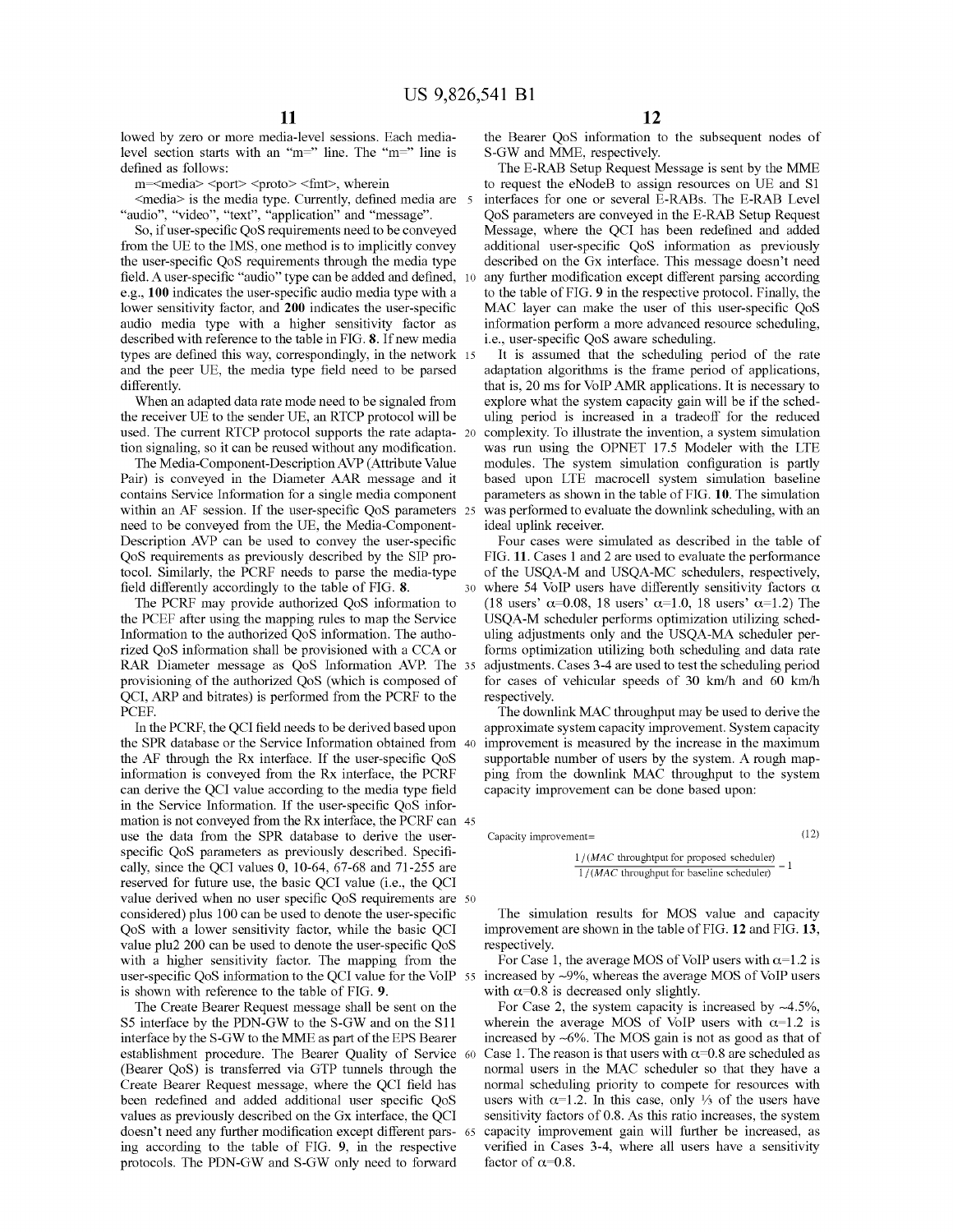FIG. **14** shows the VoIP capacity as a function of scheduling period from 20 ms to 2000 ms. From FIG. 13, it is shown that as the scheduling period increases, the performance gain will decrease correspondingly. As the scheduling period increases to 100 ms, the capacity improvement will fall below 10% for the case of 60 km/h, whereas the capacity improvement is still good for the case of 30 km/h.

In accordance with the present invention, it is shown that the novel rate adaptation and MAC scheduling methodology that can significantly improve the system capacity by considering user-specific QoS requirements, while maintaining an acceptable MOS level at the same time. Two user-specific QoS aware schedulers are presented, one designed to improve the MOS and another designed to improve the MOS and the system capacity in wireless systems for VoIP. The MAC scheduler used for comparison can be easily extended to other MAC schedulers to perform a comparison with and without user-specific QoS requirements.

The present invention may be embodied on various com- $_{20}$ puting platforms that perform actions responsive to software-based instructions. The following provides an antecedent basis for the information technology that may be utilized to enable the invention.

The computer readable medium described in the claims 25 below may be a computer readable signal medium or a computer readable storage medium. A computer readable storage medium may be, for example, but not limited to, an electronic, magnetic, optical, electromagnetic, infrared, or semiconductor system, apparatus, or device, or any suitable 30 combination of the foregoing. More specific examples (a non-exhaustive list) of the computer readable storage medium would include the following: an electrical connection having one or more wires, a portable computer diskette, a hard disk, a random access memory (RAM), a read-only 35 memory (ROM), an erasable programmable read-only memory (EPROM or Flash memory), an optical fiber, a portable compact disc read-only memory (CD-ROM), an optical storage device, a magnetic storage device, or any suitable combination of the foregoing. In the context of this 40 document, a computer readable storage medium may be any tangible medium that can contain, or store a program for use by or in connection with an instruction execution system, apparatus, or device.

A computer readable signal medium may include a propa- 45 gated data signal with computer readable program code embodied therein, for example, in baseband or as part of a carrier wave. Such a propagated signal may take any of a variety of forms, including, but not limited to, electromagnetic, optical, or any suitable combination thereof. A 50 method comprising: computer readable signal medium may be any computer readable medium that is not a computer readable storage medium and that can communicate, propagate, or transport a program for use by or in connection with an instruction execution system, apparatus, or device. 55

Program code embodied on a computer readable medium may be transmitted using any appropriate medium, including but not limited to wireless, wire-line, optical fiber cable, radio frequency, etc., or any suitable combination of the foregoing. Computer program code for carrying out opera- 60 tions for aspects of the present invention may be written in any combination of one or more programming languages, including an object oriented programming language such as Java, C#, C++, Python, MATLAB or the like and conventional procedural programming languages, such as the "C" 65 programming language or similar programming languages, or assembly language.

Aspects of the present invention are described below with reference to flowchart illustrations and/or block diagrams of methods, apparatus (systems) and computer program products according to embodiments of the invention. It will be understood that each block of the flowchart illustrations and/or block diagrams, and combinations of blocks in the flowchart illustrations and/or block diagrams, can be implemented by computer program instructions. These computer program instructions may be provided to a processor of a general purpose computer, special purpose computer, or other programmable data processing apparatus to produce a machine, such that the instructions, which execute via the processor of the computer or other programmable data processing apparatus, create means for implementing the functions/acts specified in the flowchart and/or block diagram block or blocks.

These computer program instructions may also be stored in a computer readable medium that can direct a computer, other programmable data processing apparatus, or other devices to function in a particular manner, such that the instructions stored in the computer readable medium produce an article of manufacture including instructions which implement the function/act specified in the flowchart and/or block diagram block or blocks.

The computer program instructions may also be loaded onto a computer, other programmable data processing apparatus, or other devices to cause a series of operational steps to be performed on the computer, other programmable apparatus or other devices to produce a computer implemented process such that the instructions which execute on the computer or other programmable apparatus provide processes for implementing the functions/acts specified in the flowchart and/or block diagram block or blocks.

It will be seen that the advantages set forth above, and those made apparent from the foregoing description, are efficiently attained and since certain changes may be made in the above construction without departing from the scope of the invention, it is intended that all matters contained in the foregoing description or shown in the accompanying drawings shall be interpreted as illustrative and not in a limiting sense.

It is also to be understood that the following claims are intended to cover all of the generic and specific features of the invention herein described, and all statements of the scope of the invention which, as a matter of language, might be said to fall there between.

What is claimed is:

1. A method for user-specific quality of service (QoS) aware media access control (MAC) resource scheduling, the

- identifying one or more user-specific QoS sensitivity factors for each user of a plurality of users, each user of the plurality of users associated with a user equipment, wherein the one or more user-specific QoS sensitivity factors for each user of the plurality of users comprises at least one of a packet loss sensitivity factor that is specific to the user of the user equipment, wherein the packet loss sensitivity factor is determined at least by the age of the user and the packet loss sensitivity factor decreases as the age of the user increases, and a data rate sensitivity factor that is specific to the user of the user equipment, wherein the data rate sensitivity factor is determined at least by the age of the user and the data rate sensitivity factor decreases as the age of the user increases;
- determining, at a MAC scheduler, a MAC resource scheduling priority for the user equipment associated with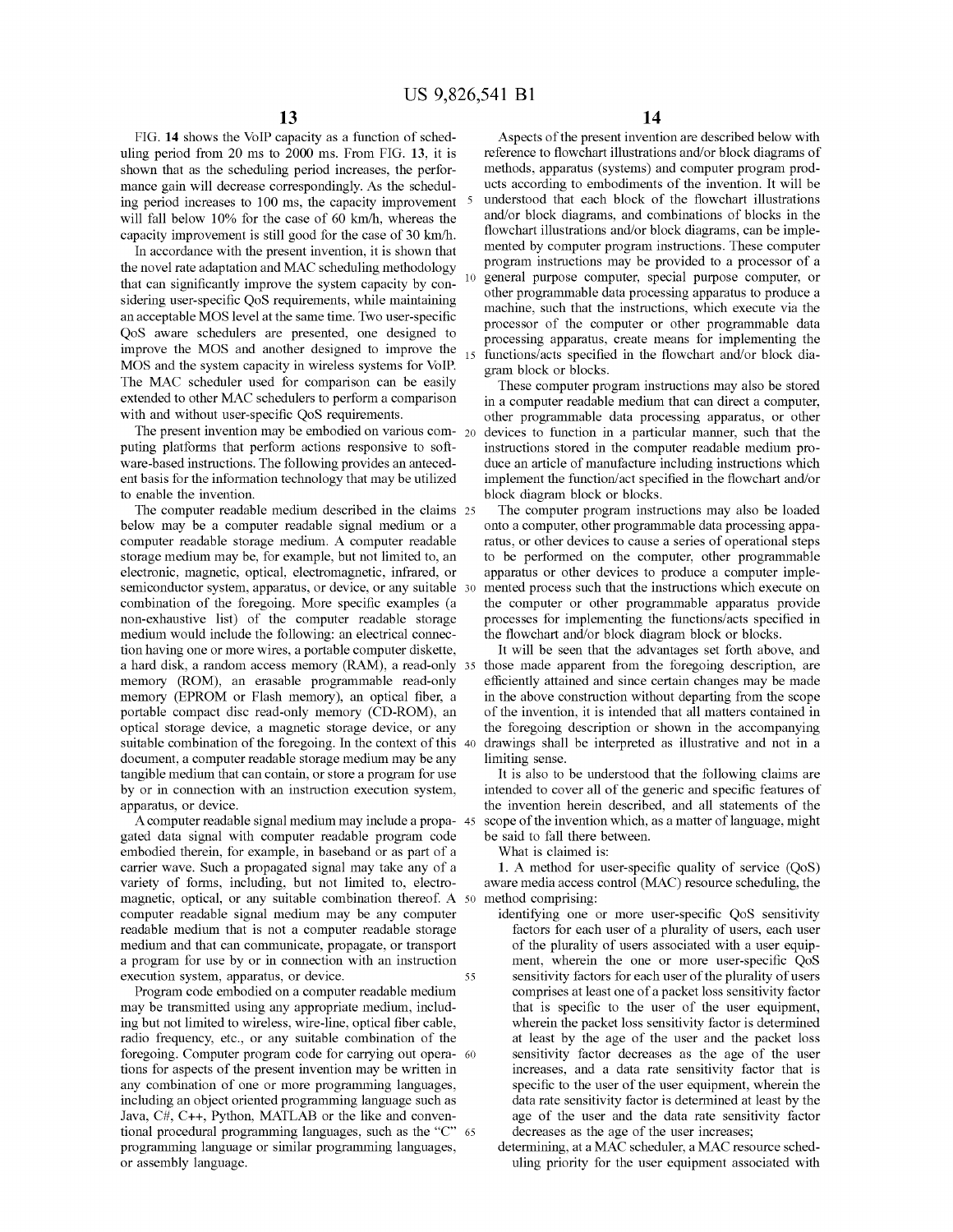each user of the plurality of users based upon the one or more user-specific QoS sensitivity factors for each user of the plurality of users;

allocating, by the MAC scheduler, one or more resources to the user equipment associated with each user of the <sup>5</sup> plurality of users based upon the MAC resource scheduling priority for the user equipment associated with each user of the plurality of users;

determining a data rate for the user equipment associated with each user of the plurality of users, wherein for the user equipment associated with each user of the plurality of users;

15 calculating a first mean opinion score (MOS) at a first data rate and a first packet loss sensitivity factor;

20 calculating a second MOS at a second data rate and a second packet loss sensitivity, wherein the second data rate is lower than the first data rate and the second packet loss sensitivity factor is lower than the first packet loss sensitivity factor;

30 comparing the first MOS to the second MOS and if the second MOS is greater than the first MOS, setting the data rate for the user equipment associated with the user to the second date rate, or if the second MOS is not greater than the first MOS, calculating a differ- 25 ence ratio between the first MOS and the second MOS and if the difference ratio is less than a predetennined threshold, setting the data rate for the user equipment associated with the user to the second data rate.

2. The method of claim 1, further comprising, dynamically adjusting the MAC resource scheduling priority for the user equipment associated with each user of the plurality of users based upon at least one of a channel environment for the user equipment associated with each user of the plurality 35 of users and a network condition of the MAC scheduler.

3. The method of claim 1, further comprising, dynamically adjusting the data rate for the user equipment associated with each user of the plurality of users based upon at least one of a channel environment for the user equipment 40 associated with each user of the plurality of users and a network condition of the MAC scheduler.

4. The method of claim 1, wherein detennining a data rate for the user equipment associated with each user of the plurality of users based upon the one or more user-specific <sup>45</sup> QoS sensitivity factors for each user of the plurality of users further comprises, determining a data compression mode for the user equipment associated with each user of the plurality of users.

55 5. The method of claim 1, wherein determining, at a MAC 50 scheduler, a MAC resource scheduling priority for the user equipment associated with each user of the plurality of users based upon the one or more user-specific QoS sensitivity factors for each user of the plurality of users, further comprises:

- identifying, by a time domain scheduler, a subset of users of the plurality of users requesting frequency resources; and
- allocating, by a frequency domain scheduler, physical resources to the subset of users of the plurality of users 60 requesting frequency resources.

6. The method of claim 1, further comprising, acquiring the one or more user-specific QoS sensitivity factors for each user of the plurality of users from one or more signaling messages received at the MAC scheduler.

7. The method of claim 1, further comprising, acquiring the one or more user-specific QoS sensitivity factors for each user of the plurality of users from a subscriber profile repository database received at the MAC scheduler.

8. The method of claim 1, wherein the one or more user-specific QoS sensitivity factors for each user of the plurality of users further comprises an application specific sensitivity factor.

9. The method of claim 1, wherein determining the data rate for the user equipment associated with each user of the plurality of users maximizes a spectrum utilization of a network comprising the user equipment.

10. An apparatus configured for operation in a wireless communication network, the apparatus comprising:

- a memory; and
- at least one processor coupled to the memory, the at least one processor being configured:
	- to identify one or more user-specific QoS sensitivity factors for each user of a plurality of users, each user of the plurality of users associated with a user equipment, wherein the one or more user-specific QoS sensitivity factors for each user of the plurality of users comprises at least one of a packet loss sensitivity factor that is specific to the user of the user equipment, wherein the packet loss sensitivity factor is detennined at least by the age of the user and the packet loss sensitivity factor decreases as the age of the user increases, and a data rate sensitivity factor that is specific to the user of the user equipment, wherein the data rate sensitivity factor is determined at least by the age of the user and the data rate sensitivity factor decreases as the age of the user increases;
	- to determine a MAC resource scheduling priority for the user equipment associated with each user of the plurality of users based upon the one or more userspecific QoS sensitivity factors for each user of the plurality of users;
	- to allocate one or more resources to the user equipment associated with each user of the plurality of users based upon the MAC resource scheduling priority for the user equipment associated with each user of the plurality of users;
	- to detennine a data rate for the user equipment associated with each user of the plurality of users, wherein for the user equipment associated with each user of the plurality of users;
		- to calculate a first mean opinion score (MOS) at a first data rate and a first packet loss sensitivity factor;
		- to calculate a second MOS at a second data rate and a second packet loss sensitivity, wherein the second data rate is lower than the first data rate and the second packet loss sensitivity factor is lower than the first packet loss sensitivity factor;
		- to compare the first MOS to the second MOS and if the second MOS is greater than the first MOS, to set the data rate for the user equipment associated with the user to the second date rate, or if the second MOS is not greater than the first MOS, to calculate a difference ratio between the first MOS and the second MOS and if the difference ratio is less than a predetermined threshold, to set the data rate for the user equipment associated with the user to the second data rate.

11. The apparatus of claim 10, wherein the processor is 65 further configured: to dynamically adjust the MAC resource scheduling priority for the user equipment associated with each user of the plurality of users based upon at least one of